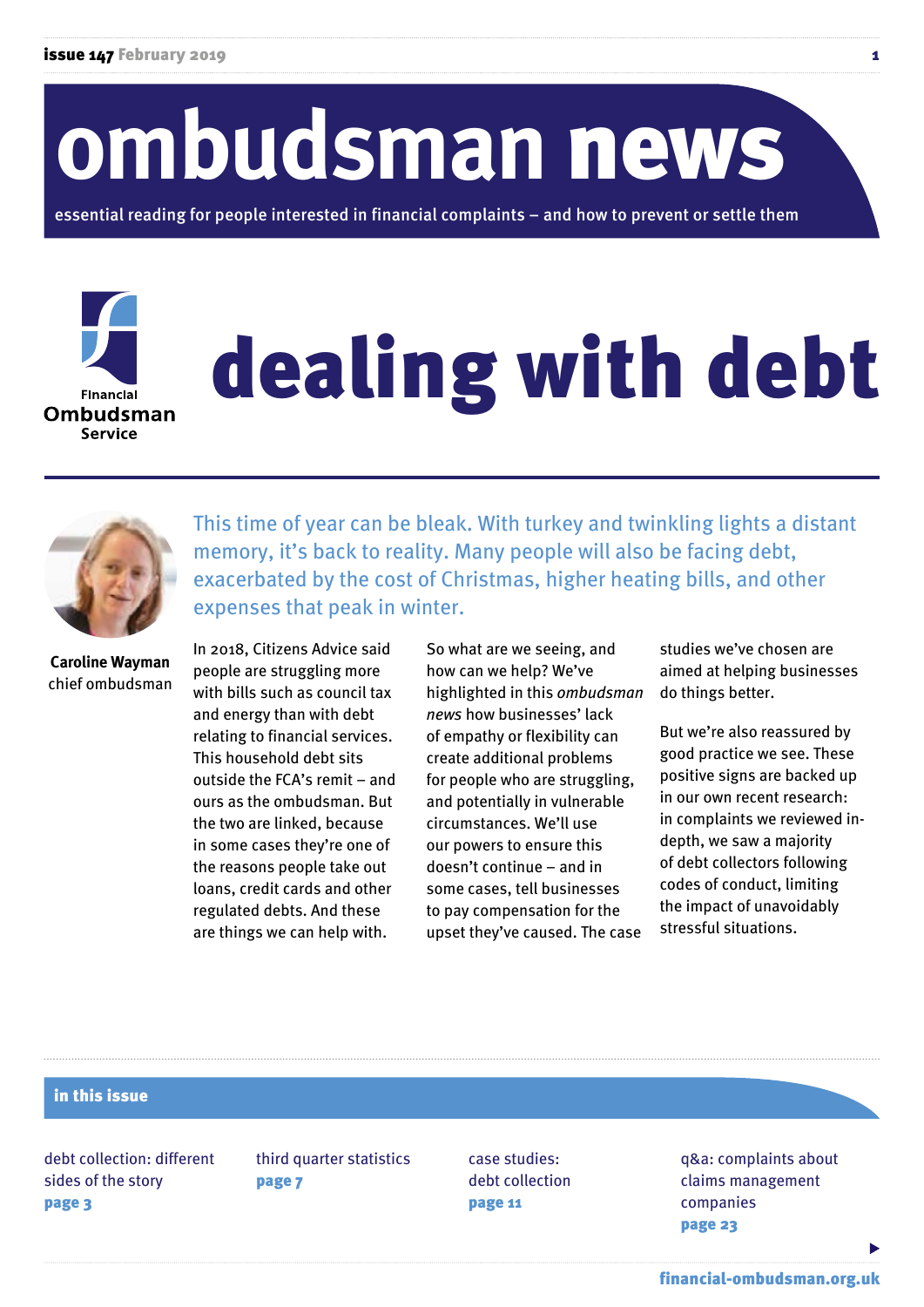The consequences of debt can escalate quickly – and where debt collection's concerned, things may be a long way down the line before we're asked to step in. So we'll need to effectively prioritise cases where people urgently need our help. We'll also need to quickly identify what's beyond our remit, and make sure we're signposting to other organisations who can provide support. This will often be free advice agencies or debt charities, which play a central role in helping people resolve their money worries once and for all.

While the prospect of tackling your debt may be overwhelming, constructive conversations – followed up by effective action – are key to turning things round.

In this issue, we've asked people representing a range of perspectives – Citizens Advice, the Credit Services Association and Monzo Bank – for their thoughts on the challenges ahead. What's clear is that debt is a complex problem, and no one organisation gets the whole picture. It's essential we keep talking about what we're each seeing – to help improve fairness for customers in our own regulated sector, financial services, as well as for those outside it.

#### **debt collection – what people asked us to look into**

top three issues in complaints resolved between 1 January and 31 December 2018

**21%** whether they were being asked for the right amount of money

**13%** customer service issues, including administration errors, being contacted excessively or about debt they believed they'd repaid

**13%** that the debt they were being chased for wasn't theirs

**Caroline** 

 $112$   $113$ 

*… constructive conversations – followed up by effective action – are key to turning things round …* 

@financialombuds financial-ombudsman.org.uk

 $\sqrt{}$  get in touch or [subscribe](https://www.financial-ombudsman.org.uk/subscribe-newsletter)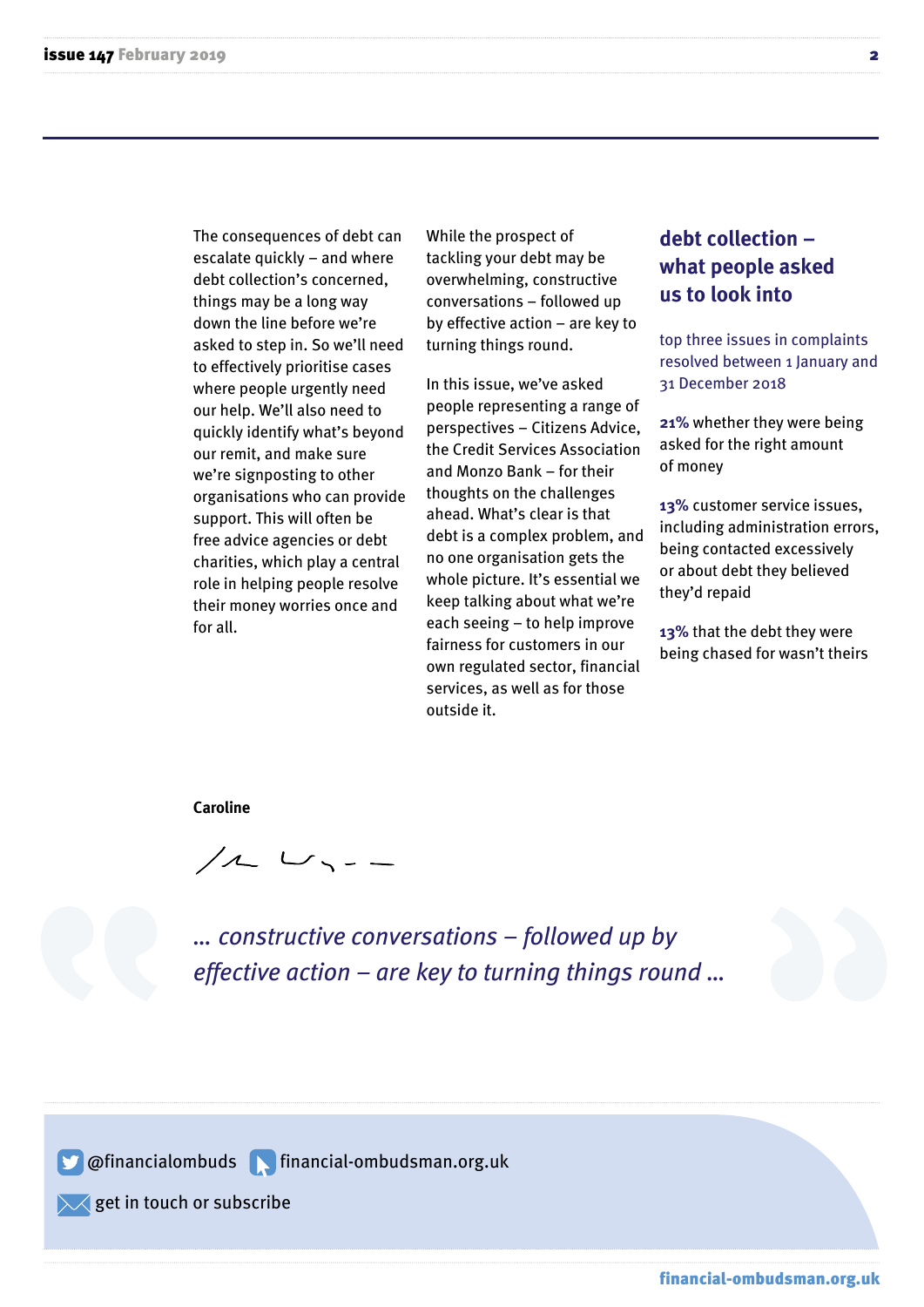## **debt collection: different sides of the story**

The availability of credit, together with the costs of utilities, council tax and mobile phone bills, inevitably lead to some people struggling to keep up. For a small but significant number of people, the situation escalates to a point where they're contacted by a debt collector.

So what can be done to ensure better outcomes for the people involved? We asked Citizens Advice, the Credit Services Association and Monzo Bank to share their views.



#### **Debt collection and what we can learn**

**Adam Burgess**  senior creditor liaison policy officer Citizens Advice

In 2018 there was a renewed focus on the problem of household debt, with reports on the subject being published by Citizens Advice, the Treasury Select Committee and the National Audit Office, and the formation of the Financial Inclusion Policy Forum.

With these debts being looked at in more detail, it is inevitable that the methods used to collect them are also examined. This leads to comparisons between the practices of 'household' debt collectors (such as local or central government) and commercial creditors. Money advisers are aware that how debts are collected plays a huge part in how people manage to cope with them. The way organisations chase debt can push people further into debt and turn small amounts of arrears into large, unmanageable debts.

Making these comparisons allows us to consider the progress that the commercial credit industry has made. Over the past decade the sector has made significant improvements in assessing affordability, identifying people in vulnerable circumstances,

working with the advice sector and communicating with their customers. There is no doubt that improved regulation from the FCA has played an important part in this. Yet, the industry should be given credit where it is due.

In contrast, the debt collection practices of local and central government, and some essential service providers, have fallen behind considerably. Last year, of the problems Citizens Advice helped people with, household debt issues were almost twice as likely to be related to the way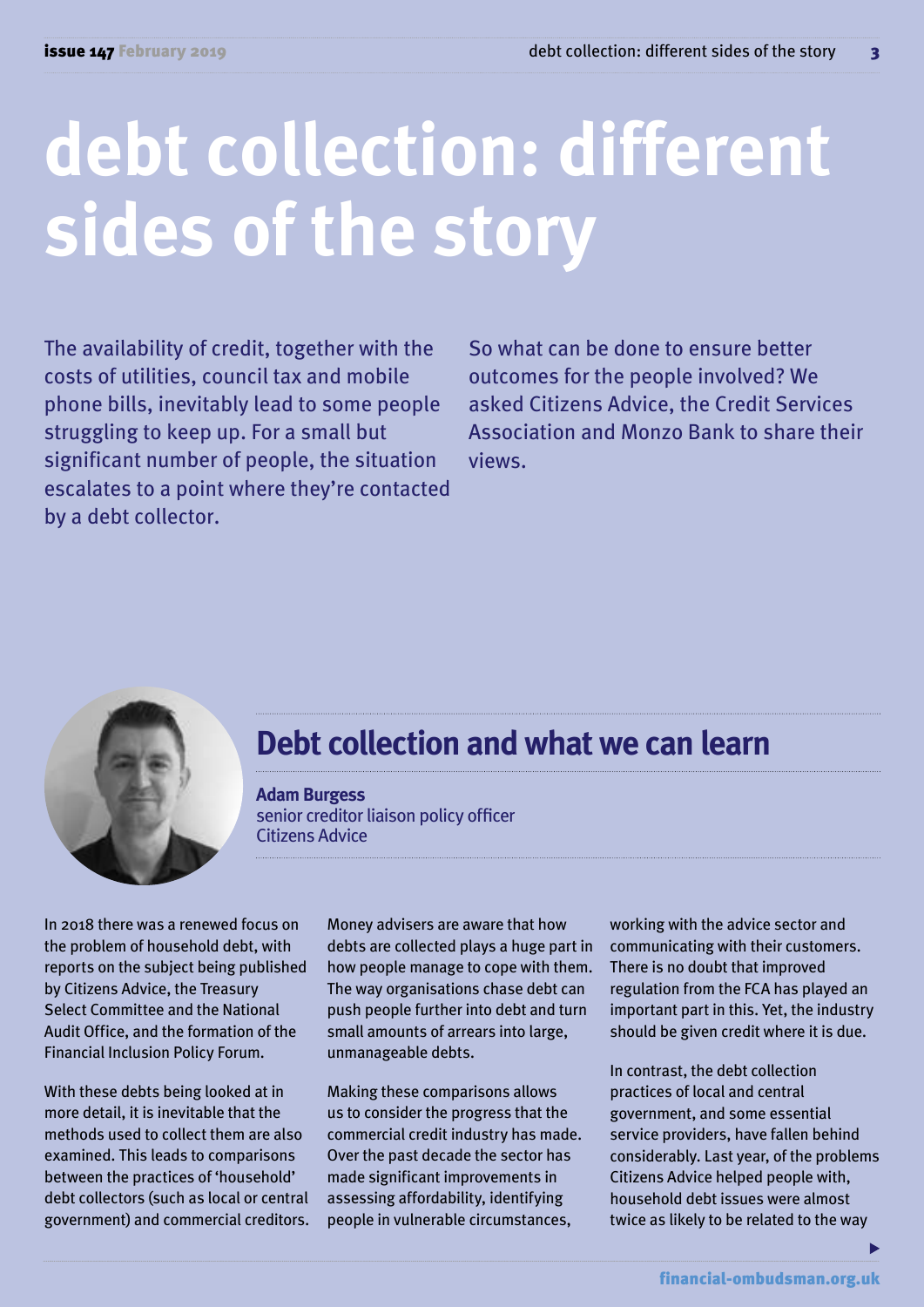debts were collected than consumer credit debt issues.

As an example, the reliance of local government on bailiffs is a common problem which has knock-on effects. Using bailiffs can quickly increase a debt and make agreeing a sustainable payment plan more difficult. Maintaining payments to a bailiff can mean sacrificing other repayment plans, leaving the client in a debt cycle that is difficult to escape. Adopting some of the standard practices of the commercial sector, such as implementing the standard financial statement, would both help people in

need and improve long term recoveries for household debt collectors.

There is a great deal that government and essential service providers could learn from the credit industry about debt collection. However, that does not mean that all commercial collection is problem-free. At Citizens Advice we still see a considerable amount of poor practice from commercial creditors. In the past 12 months, we have also seen a 4.4% rise in the number of issues about collection practices by commercial firms.

With the implementation of 'breathing space' and a statutory debt repayment plan (SDRP) on the horizon, both the commercial and household debt industries should collaborate with regulators and the money advice sector. A good first step would be for breathing space and SDRP to include debts to local and central government, particularly those which can be deducted directly from Universal Credit. This would give protection to those who are struggling short term and mean these debts are more likely to be collected in the longer term.

*"… both the commercial and household debt industries should collaborate with regulators and the money advice sector"* 



#### **how Monzo approaches debt collection**

**Chris MacLean**  financial difficulties analyst Monzo Bank

At Monzo, we're committed to taking a friendly, empathetic and inclusive approach to collecting on money owed. We start with a single principle, which assumes that any customer who misses a payment or enters into arrears is probably experiencing financial difficulties, and is more likely to be vulnerable.

#### **we speak to all our customers with the same friendly tone**

As we see it, customers who find themselves struggling to repay us are still valued customers, and the collections process is just another part of the overall customer service experience at Monzo. That's why we opted to keep collections in-house. It gives us full control of the tone, content and structure of any communication with the customer.

We speak to customers in a friendly, conversational, non-judgemental tone across all stages of the collections journey. Which means we give every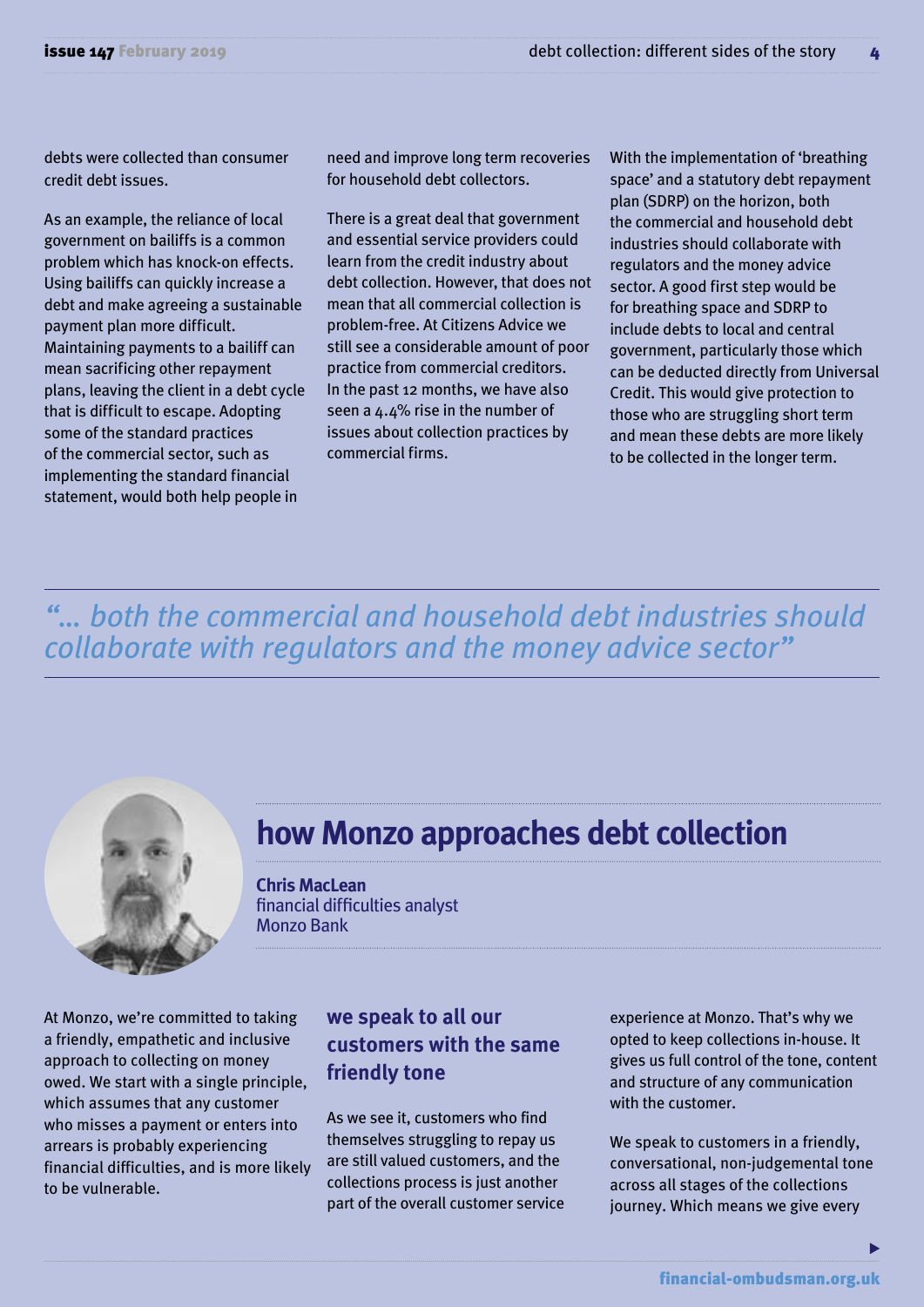Monzo customer the same, high standard of support – whether they're in debt or not.

#### **we do what's best for each customer's needs**

Our primary goal is to encourage customers to engage with us, so we can figure out how to help them get back in good financial shape. We can do the usual things like temporarily freezing fees, giving customers a period of breathing space, or signposting them to charities to get expert help. But we've also built many useful features into the app. Like the ability to create a budget, set limits and controls on spending by category, or block all gambling activity on the account. Without ever needing to get in touch with us. We want to help customers learn to manage their money better, and help them avoid getting into debt again down the road.

We offer flexible and pragmatic solutions, and we also build this flexibility into our tech and the tools we use to help customers. Which means we're able to create bespoke solutions on the fly, offering a tailored experience for each customer's specific circumstances. We don't want rigid rules and processes to get in the way of the best outcome for the customer.

#### **we've built the best possible team for the job**

We go out of our way to hire empathetic people so our collections experience is as supportive as it can be. We have former regulators (FCA), debt advisers (CAB), addictions counsellors and healthcare workers (NHS) on our team, as well as people who've been in financial difficulties or vulnerable circumstances themselves. We've even got a member of staff who's midway through an Individual Voluntary Arrangement (an alternative to bankruptcy for people unable to meet their financial obligations). His experiences have helped us improve our messaging strategy for customers who can't afford to repay their debts, or are considering a formal debt solution.

#### **we're creating an industryleading collections experience**

We're just getting started, but our goal is to create a collections experience that sets the bar for the industry. We'd love to have an informative, collaborative process, where our customers can weigh up their options and choose the solution that suits them best.

Eventually, we'd like to bring the full collections journey into the Monzo app. This would allow customers to select the best option for them, direct from the app. Of course, we'll still be on hand to help at the click of a button. But by making the Monzo collections experience automated and self-driven, we can help reduce the stress and anxiety people feel when in financial difficulty and in need of assistance. And if we can do that, hopefully we can help even more people to get back on their feet financially.

*"Our primary goal is to encourage customers to engage with us, so we can figure out how to help them get back in good financial shape"*

ь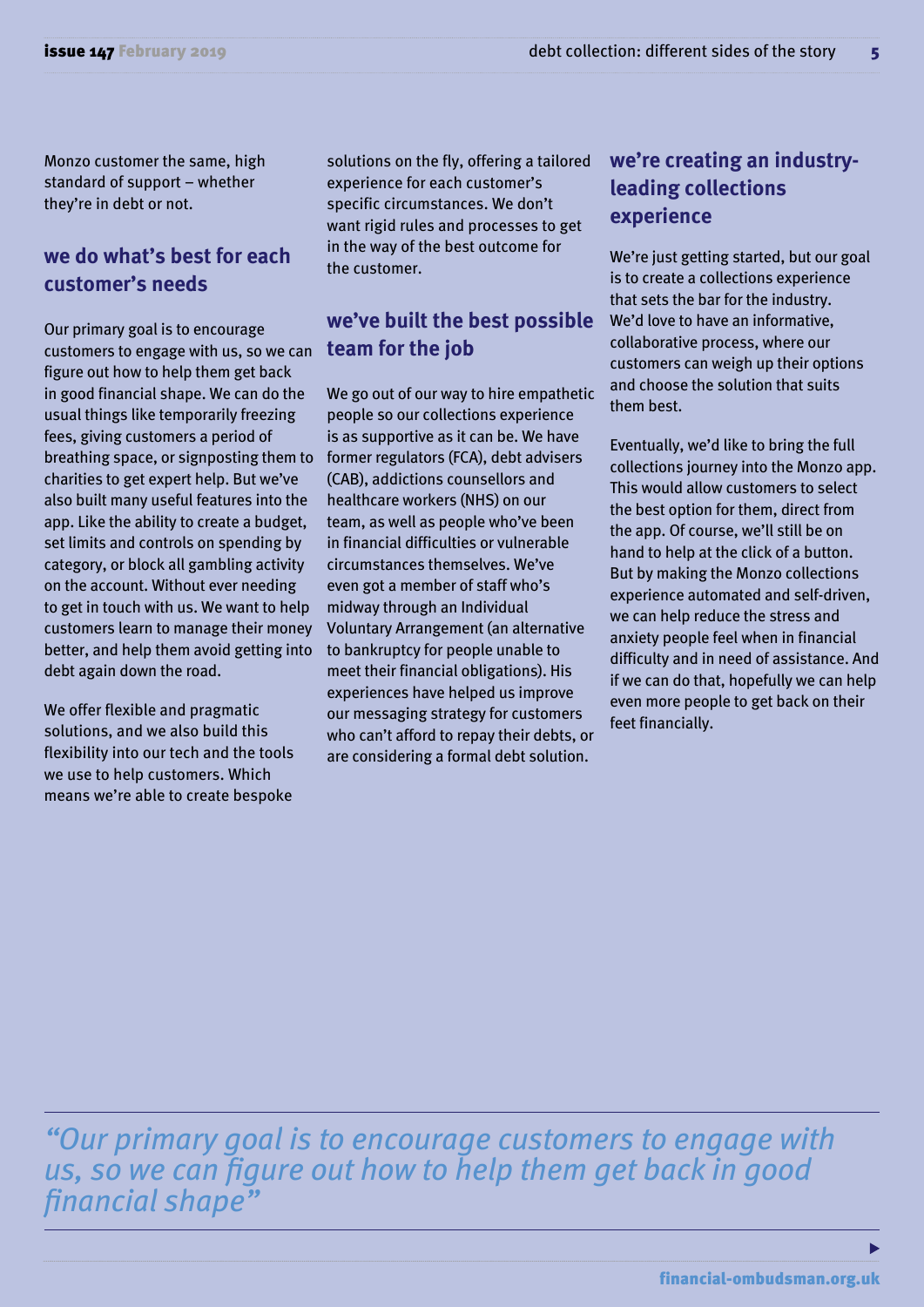

#### **raising the standard of debt collection**

**Peter Wallwork**  chief executive Credit Services Association

Ask a politician, journalist or average person on the street about debt collection and they are bound to have an opinion. Not many, however, would understand the sheer scale and professionalism of the modernday debt collection agency or debt purchaser, or be able to quote their contribution to the UK economy.

The 300 members of the Credit Services Association (CSA) hold something in the region of 50 million accounts, totalling almost £60 billion of debt. More importantly, perhaps, they return around  $f_A$  billion of that debt to the UK economy every year.

All members of the CSA adhere to a strict Code of Practice, recognised by regulators, government, and our members' clients – usually large banks or credit card companies. They want to know that their customers' treatment is the same when in credit, as it is when they fall into debt, especially when that debt is outsourced or acquired by a third party.

Debt collection agencies today have sophisticated customer services teams, and well-established processes for ensuring any complaints are quickly

and successfully managed. Involvement from CSA member organisations can be the positive catalyst to resolving complaints where debts have often accrued due to a breakdown in the relationship with the creditor.

For our members, getting people to talk and communicate has always been their core business. They try to find a mutually beneficial resolution for a customer where a creditor has failed to make that contact in the first place. Managing the repayment of an outstanding balance that could affect a credit rating, and putting money back into the economy is to everyone's benefit. And if the customer is unable to pay or it transpires they shouldn't have to pay for another reason, finding a solution is key. We know that when small debts are not resolved, they tend to escalate into bigger financial problems over time.

However, of all the issues around personal finances, anything labelled as 'debt' is still often considered taboo, even when it is easily resolvable. We still see people encouraging customers to ignore debt collection agencies in a bid to make the problem go away. Such guidance usually comes from

unsolicited sources on online forums and unfortunately their advice doesn't help and can result in things escalating in a way that is of detriment to the customer.

CSA members are not afraid of complaints; genuine issues will always be heard, disputes will be taken seriously and members will do their best to find a resolution. Our message is a simple one: if you are in debt, and are struggling, then speak to the debt collection agency or debt purchaser concerned and invariably they will find a way forward, or direct you to one of the debt advice bodies that can act on your behalf.

If you have a genuine complaint, then similarly speak directly to the agency and, if that agency is one of our members, then if you need to, you can also raise it with us if you feel you do not receive a fair outcome. We are working hard to educate consumers and stakeholders to explain our role as the trade body for the industry, and why working with our members to address debts is so important and beneficial to financial wellbeing.

*"… genuine issues will always be heard, disputes will be taken seriously and members will do their best to find a resolution"*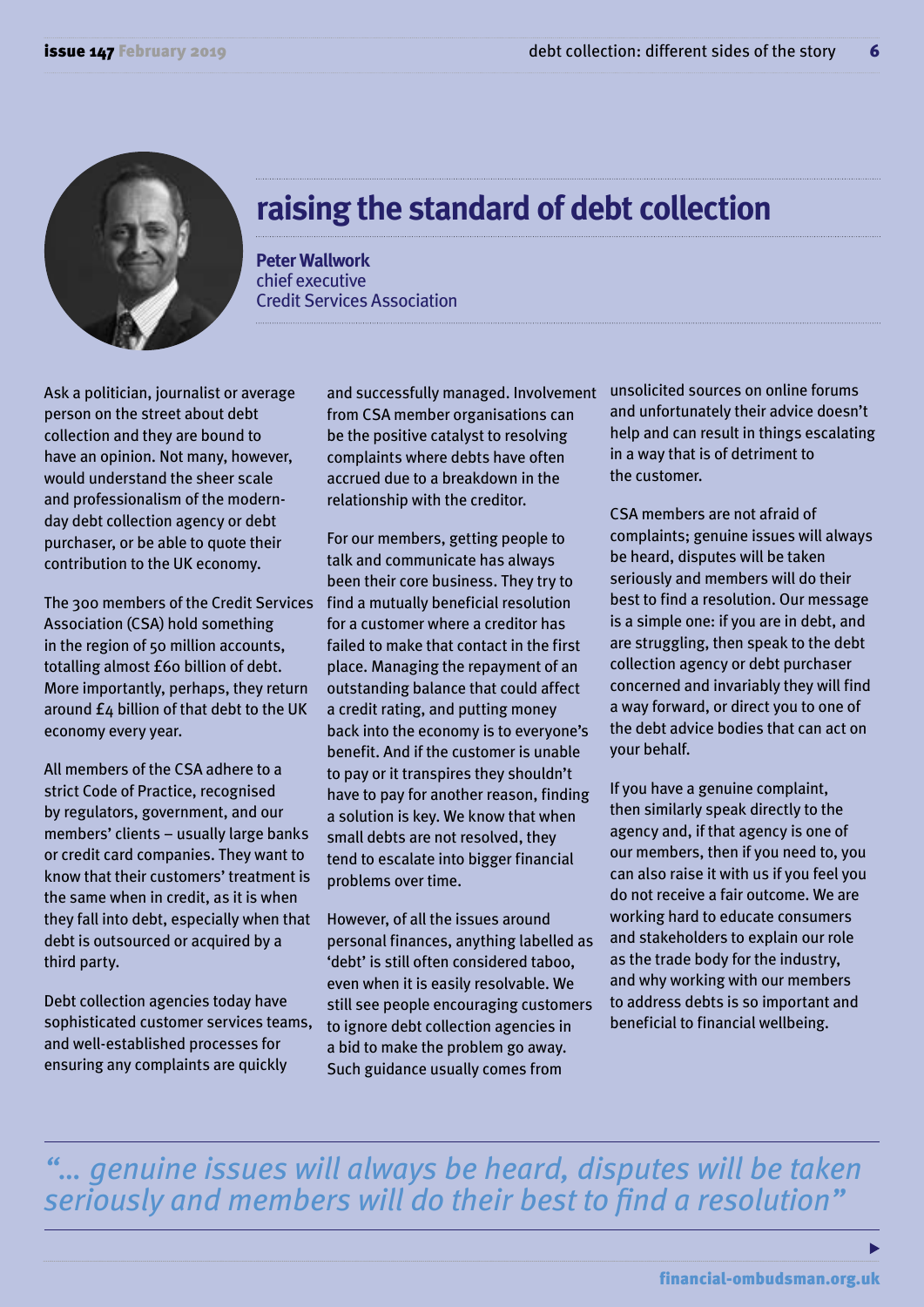### third quarter statistics 2018/2019

#### a snapshot of complaints in the third quarter of 2018/2019

Each quarter we publish updates about the financial products and services people have contacted us about. We include the number of enquiries and new complaints we've received, the number of complaints referred for an ombudsman's final decision, and the proportion of complaints we've resolved in consumers' favour.

In this issue, we show the new complaints we received during October, November and December 2018 – and for comparison, the complaints we received last quarter, as well as those received during the same period last year, and during the whole of 2017/2018.

In the third quarter of 2018/2019:

- We received 161,195 enquiries and 92,903 new complaints – with  $9,324$ complaints passed to an ombudsman for a final decision. On average, we upheld 33% of the complaints we resolved.
- PPI continued to be the most complained-about financial product, with 40,855 new complaints. PPI complaints made up nearly 44% of all complaints we received.

• The number of complaints about payday loans has almost halved since last quarter, dropping from 14,578 to 7,728. But, for the year to date, we have received almost twice as many complaints about payday loans as we did in the whole of 2017/2018.

the financial products that consumers complained about most to the ombudsman in the third quarter of 2018/2019

- payment protection insurance (PPI)  $44\%$
- $\bullet$  complaints about other products  $53\%$
- $\bullet$  current accounts  $15\%$
- $\bullet$  payday loans  $15\%$
- $\bullet$  credit card accounts  $7\%$
- car and motorcycle insurance  $7\%$
- $\bullet$  house mortgages  $5\%$
- packaged bank accounts  $4\%$
- $\bullet$  hire purchase  $4\%$
- $\bullet$  buildings insurance  $4\%$
- overdrafts and loans 3%
- **instalment loans 2%**
- other products 33%



|                              | $\ldots$ in Q3<br>October 2018 - December 2018 |              |           |                      |                       |           | $\ldots$ in Q <sub>2</sub><br>July 2018 - September 2018 |                      |                       |           | so far this year<br>April 2018 - December 2018 |                      | in the whole of $2017/2018$<br>April 2017 - March 2018 |           |           |                      |  |
|------------------------------|------------------------------------------------|--------------|-----------|----------------------|-----------------------|-----------|----------------------------------------------------------|----------------------|-----------------------|-----------|------------------------------------------------|----------------------|--------------------------------------------------------|-----------|-----------|----------------------|--|
|                              | enquiries<br>received                          | new<br>cases | ombudsman | % of cases<br>upheld | enquiries<br>received | new cases | ombudsman                                                | % of cases<br>upheld | enquiries<br>received | new cases | ombudsman                                      | % of cases<br>upheld | enguiries<br>received                                  | new cases | ombudsman | % of cases<br>upheld |  |
| payment protection insurance | 55,760                                         | 40,855       | 2,755     | 29%                  | 61,636                | 43,326    | 3,787                                                    | 26%                  | 201,737               | 138,233   | 11,502                                         | 30%                  | 283,623                                                | 186,417   | 13,605    | 36%                  |  |
| current accounts             | 10,453                                         | 7,728        | 592       | 56%                  | 11,569                | 7,731     | 604                                                      | 60%                  | 33,677                | 22,464    | 1,814                                          | 52%                  | 32,622                                                 | 20,217    | 2,731     | 26%                  |  |
| payday loans                 | 13,287                                         | 7,653        | 486       | 54%                  | 23,714                | 14,578    | 487                                                      | 49%                  | 53,227                | 32,774    | 1,544                                          | 53%                  | 25,263                                                 | 17,256    | 2,080     | 61%                  |  |
| credit card accounts         | 4,972                                          | 3,692        | 400       | 35%                  | 5,112                 | 3,136     | 400                                                      | 37%                  | 14,985                | 9,856     | 1,159                                          | 35%                  | 16,753                                                 | 10,563    | 1,627     | 28%                  |  |
| car and motorcycle insurance | 5,819                                          | 3,569        | 611       | 30%                  | 6,430                 | 2,982     | 632                                                      | 30%                  | 18,643                | 9,866     | 1,770                                          | 30%                  | 25,411                                                 | 11,887    | 1,982     | 28%                  |  |
| house mortgages              | 3,389                                          | 2,654        | 467       | 27%                  | 3,845                 | 2,540     | 453                                                      | 24%                  | 11,103                | 7,673     | 1,320                                          | 26%                  | 13,438                                                 | 8,888     | 2,103     | 23%                  |  |
| packaged bank accounts       | 3,911                                          | 2,337        | 169       | 13%                  | 4,428                 | 2,982     | 264                                                      | 14%                  | 14,738                | 8,811     | 654                                            | 12%                  | 22,223                                                 | 11,674    | 907       | 11%                  |  |
| hire purchase                | 2,981                                          | 2,313        | 253       | 43%                  | 3,136                 | 2,211     | 246                                                      | 44%                  | 9,281                 | 6557      | 806                                            | 43%                  | 8,983                                                  | 5,805     | 1,172     | 35%                  |  |
|                              |                                                |              |           |                      |                       |           |                                                          |                      |                       |           |                                                |                      |                                                        |           |           | $\sim$               |  |

[financial-ombudsman.org.uk](https://www.financial-ombudsman.org.uk/)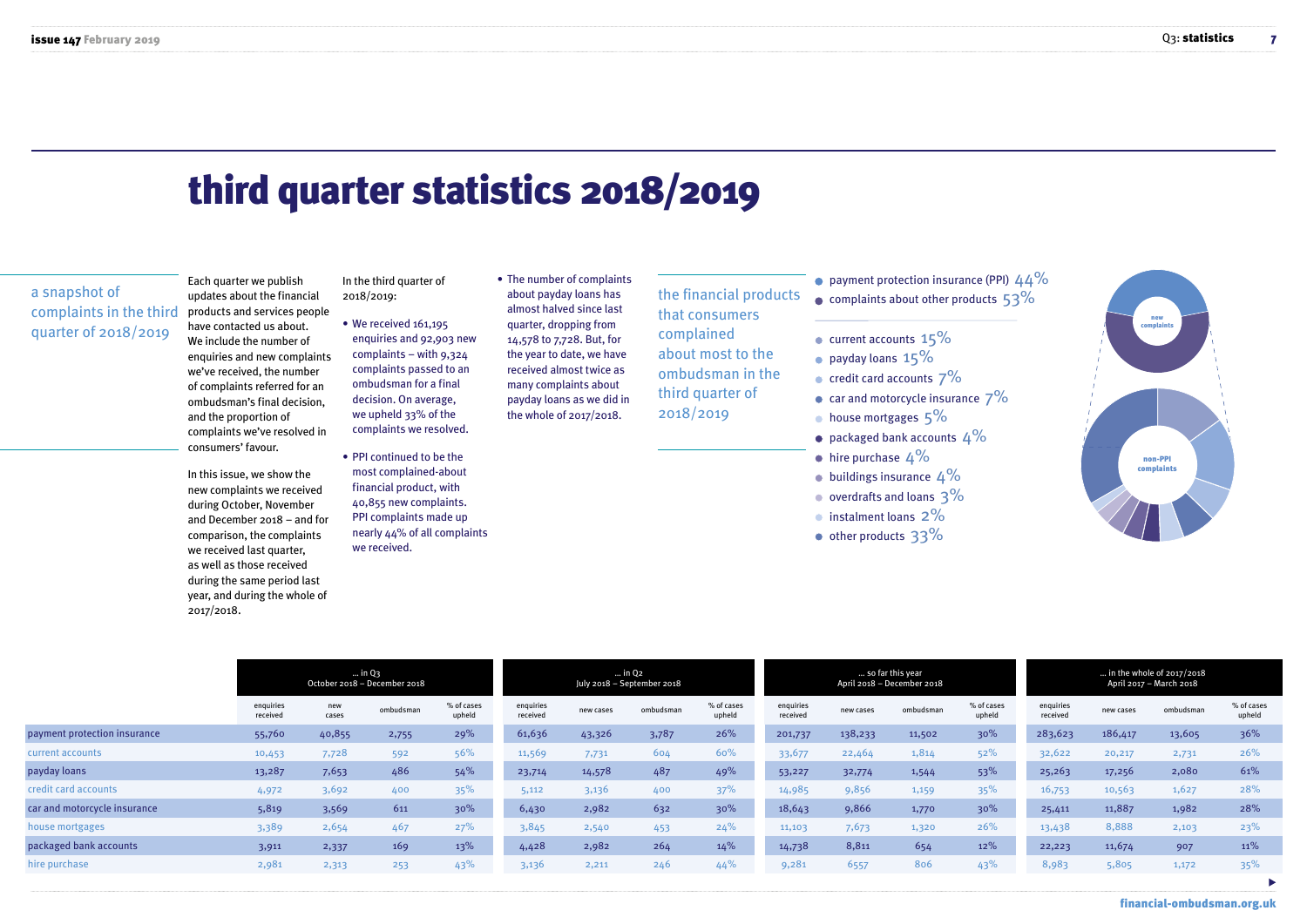#### third quarter statistics

*continued* 

|                                             | $\ldots$ in Q3<br>October 2018 - December 2018 |              |                       |                      |                       |           | $\ldots$ in Q <sub>2</sub><br>July 2018 - September 2018 |                      |                       |           | so far this year<br>April 2018 - December 2018 |                      | in the whole of $2017/2018$<br>April 2017 - March 2018 |           |                       |                      |  |
|---------------------------------------------|------------------------------------------------|--------------|-----------------------|----------------------|-----------------------|-----------|----------------------------------------------------------|----------------------|-----------------------|-----------|------------------------------------------------|----------------------|--------------------------------------------------------|-----------|-----------------------|----------------------|--|
|                                             | enquiries<br>received                          | new<br>cases | ombudsman<br>referral | % of cases<br>upheld | enquiries<br>received | new cases | ombudsman<br>referral                                    | % of cases<br>upheld | enquiries<br>received | new cases | ombudsman<br>referral                          | % of cases<br>upheld | enquiries<br>received                                  | new cases | ombudsman<br>referral | % of cases<br>upheld |  |
| buildings insurance                         | 2,314                                          | 1,980        | 309                   | 35%                  | 2,238                 | 1,503     | 330                                                      | 32%                  | 7,016                 | 5,148     | 969                                            | 35%                  | 7,503                                                  | 4,726     | 1,144                 | 34%                  |  |
| overdrafts and loans                        | 2,368                                          | 1,739        | 256                   | 26%                  | 2,640                 | 1,570     | 261                                                      | 24%                  | 7,810                 | 5,065     | 818                                            | 25%                  | 11,020                                                 | 6,909     | 1,101                 | 28%                  |  |
| instalment loans                            | 1,392                                          | 1,295        | 83                    | 67%                  | 2643                  | 1878      | 50                                                       | 53%                  | 4,762                 | 3,583     | 201                                            | 61%                  | 1,554                                                  | 1,122     | 393                   | 58%                  |  |
| "point of sale" loans                       | 1,347                                          | 1,087        | 213                   | 52%                  | 1,292                 | 841       | 165                                                      | 52%                  | 4,267                 | 3,039     | 472                                            | 50%                  | 5,383                                                  | 3,613     | 352                   | 33%                  |  |
| travel insurance                            | 1,310                                          | 1,048        | 153                   | 34%                  | 1,357                 | 797       | 135                                                      | 31%                  | 3,954                 | 2,652     | 433                                            | 34%                  | 5,120                                                  | 3,165     | 671                   | 36%                  |  |
| self-invested personal pensions (SIPPs)     | 1,029                                          | 1,047        | 212                   | 59%                  | 777                   | 826       | 223                                                      | 62%                  | 3,186                 | 2,802     | 573                                            | 60%                  | 3,215                                                  | 2,051     | 591                   | 52%                  |  |
| home emergency cover                        | 819                                            | 646          | 172                   | 40%                  | 846                   | 568       | 174                                                      | 42%                  | 2,910                 | 2,103     | 485                                            | 44%                  | 3,448                                                  | 1,999     | 415                   | 46%                  |  |
| hiring / leasing / renting                  | 844                                            | 644          | 70                    | 50%                  | 871                   | 526       | 52                                                       | 46%                  | 2,496                 | 1,586     | 189                                            | 45%                  | 2,611                                                  | 1,587     | 248                   | 31%                  |  |
| contents insurance                          | 720                                            | 529          | 92                    | 27%                  | 666                   | 376       | 98                                                       | 27%                  | 2,049                 | 1,372     | 316                                            | 26%                  | 2,757                                                  | 1,743     | 414                   | 27%                  |  |
| catalogue shopping                          | 764                                            | 521          | 5 <sup>1</sup>        | 43%                  | 843                   | 525       | 78                                                       | 45%                  | 2,678                 | 1,737     | 197                                            | 45%                  | 3,992                                                  | 2,191     | 225                   | 45%                  |  |
| term assurance                              | 462                                            | 508          | 88                    | 17%                  | 593                   | 439       | 90                                                       | 11%                  | 1,976                 | 1,593     | 268                                            | 16%                  | 3,015                                                  | 1,977     | 344                   | 14%                  |  |
| personal pensions                           | 904                                            | 490          | 98                    | 22%                  | 955                   | 336       | 100                                                      | 33%                  | 2,580                 | 1,230     | 277                                            | 28%                  | 3,118                                                  | 1,468     | 397                   | 28%                  |  |
| debit and cash cards                        | 635                                            | 475          | 64                    | 34%                  | 781                   | 510       | 55                                                       | 33%                  | 2,182                 | 1,438     | 171                                            | 34%                  | 2,979                                                  | 1,844     | 332                   | 26%                  |  |
| deposit and savings accounts                | 607                                            | 474          | 67                    | 34%                  | 605                   | 422       | 60                                                       | 32%                  | 1,947                 | 1,357     | 204                                            | 31%                  | 2,713                                                  | 1,706     | 310                   | 29%                  |  |
| whole-of-life policies                      | 557                                            | 466          | 57                    | 14%                  | 634                   | 366       | 90                                                       | 15%                  | 1,760                 | 1,214     | 216                                            | 16%                  | 2,130                                                  | 1,304     | 280                   | 16%                  |  |
| investment ISAs                             | 440                                            | 457          | 64                    | 45%                  | 487                   | 337       | 81                                                       | 40%                  | 1,460                 | 1,194     | 218                                            | 44%                  | 1,540                                                  | 1,059     | 262                   | 35%                  |  |
| pet and livestock insurance                 | 559                                            | 421          | 56                    | 28%                  | 577                   | 353       | 69                                                       | 32%                  | 1,763                 | 1,191     | 171                                            | 30%                  | 2,507                                                  | 1,544     | 310                   | 27%                  |  |
| electronic money                            | 1,057                                          | 410          | 38                    | 31%                  | 948                   | 333       | 40                                                       | 26%                  | 3,005                 | 1,092     | 118                                            | 28%                  | 3,742                                                  | 1,155     | 163                   | 32%                  |  |
| home credit                                 | 372                                            | 365          | 20                    | 33%                  | 515                   | 358       | 28                                                       | 39%                  | 1,384                 | 1,128     | 71                                             | 38%                  | 1,223                                                  | 808       | 102                   | 34%                  |  |
| private medical and dental insurance        | 357                                            | 354          | 80                    | 22%                  | 388                   | 248       | 70                                                       | 18%                  | 1,234                 | 969       | 220                                            | 20%                  | 1,620                                                  | 1,115     | 269                   | 24%                  |  |
| inter-bank transfers                        | 572                                            | 346          | 44                    | 31%                  | 566                   | 293       | 37                                                       | 32%                  | 1,770                 | 981       | 114                                            | 30%                  | 2,150                                                  | 1,222     | 183                   | 27%                  |  |
| mobile phone insurance                      | 474                                            | 325          | 39                    | 37%                  | 488                   | 251       | 39                                                       | 26%                  | 1,430                 | 791       | 116                                            | 32%                  | 1829                                                   | 977       | 110                   | 39%                  |  |
| debt collecting                             | 854                                            | 322          | 34                    | 32%                  | 828                   | 271       | 33                                                       | 32%                  | 2,482                 | 850       | 97                                             | 33%                  | 3,213                                                  | 998       | 177                   | 29%                  |  |
| roadside assistance                         | 484                                            | 319          | 29                    | 34%                  | 490                   | 180       | 33 <sup>°</sup>                                          | 42%                  | 1,408                 | 712       | 107                                            | 37%                  | 1,220                                                  | 712       | 120                   | 36%                  |  |
| mortgage endowments                         | 348                                            | 293          | 57                    | 16%                  | 405                   | 228       | 53                                                       | 19%                  | 1,347                 | 818       | 159                                            | 19%                  | 2,213                                                  | 1,078     | 218                   | 14%                  |  |
| warranties                                  | 461                                            | 282          | 37 <sup>2</sup>       | 39%                  | 408                   | 182       | 38                                                       | 59%                  | 1,384                 | 703       | 121                                            | 50%                  | 1,884                                                  | 919       | 178                   | 44%                  |  |
| income protection                           | 274                                            | 271          | 57                    | 20%                  | 308                   | 210       | 55                                                       | 24%                  | 985                   | 758       | 164                                            | 23%                  | 1,300                                                  | 865       | 195                   | 20%                  |  |
| portfolio management                        | 236                                            | 269          | 69                    | 41%                  | 260                   | 203       | 59                                                       | 44%                  | 800                   | 659       | 204                                            | 42%                  | 1,112                                                  | 815       | 364                   | 37%                  |  |
| share dealings                              | 299                                            | 261          | 52                    | 41%                  | 368                   | 225       | 51                                                       | 40%                  | 1,066                 | 745       | 158                                            | 43%                  | 1,449                                                  | 763       | 209                   | 32%                  |  |
| critical illness insurance                  | 288                                            | 252          | 51                    | 15%                  | 293                   | 215       | 55                                                       | 15%                  | 948                   | 719       | 174                                            | 15%                  | 1,278                                                  | 861       | 197                   | 19%                  |  |
| occupational pension transfers and opt outs | 190                                            | 244          | 92                    | 44%                  | 194                   | 181       | 74                                                       | 50%                  | 677                   | 614       | 218                                            | 43%                  | 817                                                    | 553       | 240                   | $30\%$               |  |
| specialist insurance                        | 309                                            | 229          | 45                    | 31%                  | 299                   | 196       | 42                                                       | 49%                  | 1,011                 | 645       | 123                                            | 44%                  | 1,581                                                  | 1,076     | 158                   | 33%                  |  |
| credit reference agency                     | 397                                            | 228          | 40                    | 57%                  | 472                   | 225       | 44                                                       | 71%                  | 1,406                 | 757       | 104                                            | 58%                  | 2,242                                                  | 1,060     | 96                    | 32%                  |  |
| commercial vehicle insurance                | 218                                            | 205          | 35                    | 32%                  | 192                   | 151       | 28                                                       | 36%                  | 795                   | 569       | 98                                             | 38%                  | 1,002                                                  | 523       | 113                   | 32%                  |  |
| legal expenses insurance                    | 225                                            | 204          | 56                    | 29%                  | 191                   | 164       | 53                                                       | 25%                  | 714                   | 560       | 168                                            | 27%                  | 952                                                    | 660       | 239                   | 30%                  |  |

 $\blacktriangleright$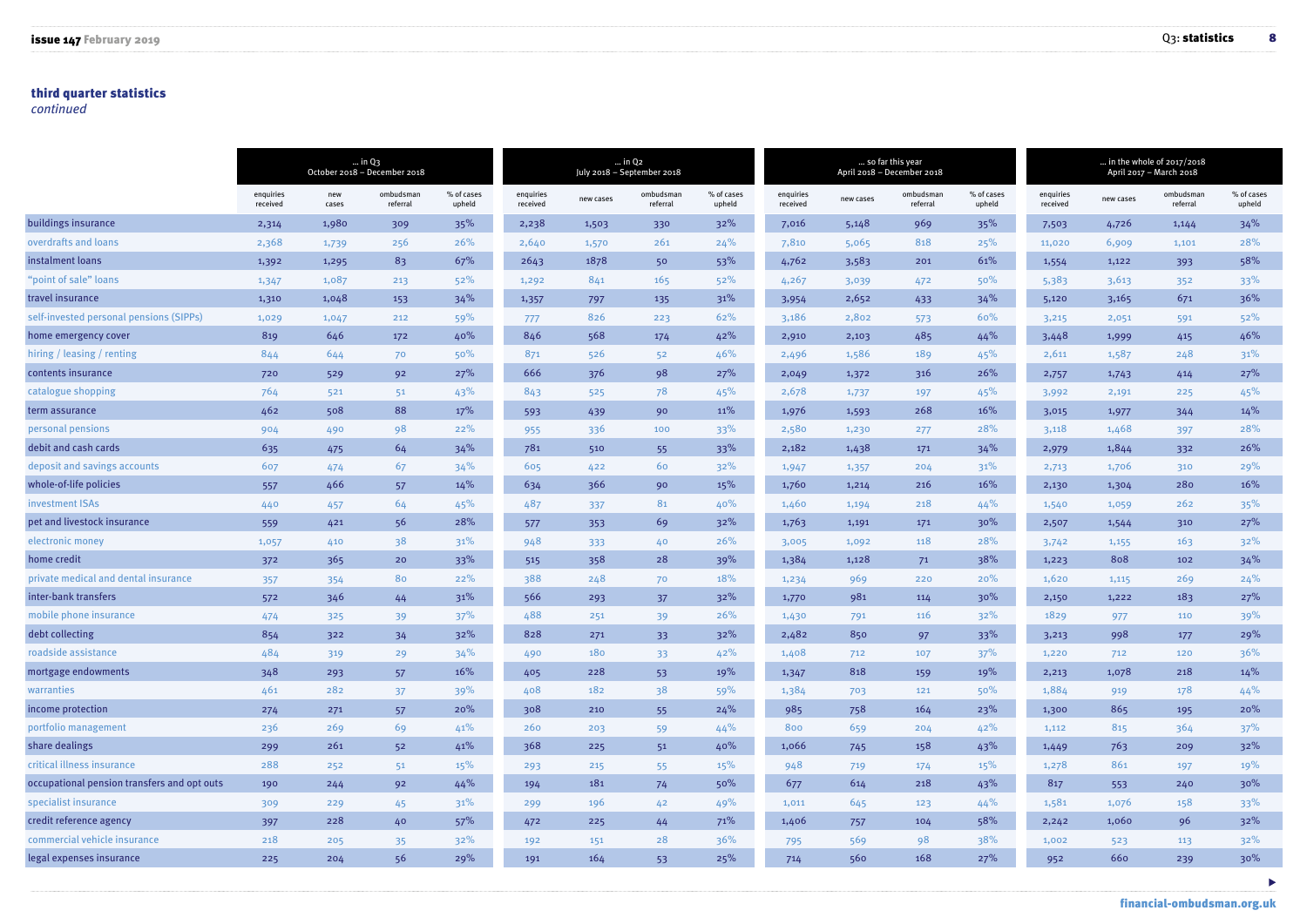#### third quarter statistics

*continued* 

|                                                             |                       |                | $\ldots$ in Q3<br>October 2018 - December 2018 |                      |                       |                | $\ldots$ in Q <sub>2</sub><br>July 2018 - September 2018 |                      |                       |           | so far this year<br>April 2018 - December 2018 |                      | in the whole of $2017/2018$<br>April 2017 - March 2018 |           |                       |                      |  |
|-------------------------------------------------------------|-----------------------|----------------|------------------------------------------------|----------------------|-----------------------|----------------|----------------------------------------------------------|----------------------|-----------------------|-----------|------------------------------------------------|----------------------|--------------------------------------------------------|-----------|-----------------------|----------------------|--|
|                                                             | enquiries<br>received | new<br>cases   | ombudsmar<br>referral                          | % of cases<br>upheld | enquiries<br>received | new cases      | ombudsman<br>referral                                    | % of cases<br>upheld | enquiries<br>received | new cases | ombudsman<br>referral                          | % of cases<br>upheld | enquiries<br>received                                  | new cases | ombudsman<br>referral | % of cases<br>upheld |  |
| guarantor loans                                             | 220                   | 177            | 20                                             | 20%                  | 164                   | 99             | 8                                                        | 28%                  | 512                   | 349       | 40                                             | 27%                  | 368                                                    | 210       | 48                    | 22%                  |  |
| annuities                                                   | 147                   | 170            | 32                                             | 15%                  | 166                   | 151            | 33 <sup>°</sup>                                          | 16%                  | 537                   | 478       | 94                                             | 16%                  | 940                                                    | 744       | 188                   | 16%                  |  |
| cash ISA - Individual Savings Account                       | 167                   | 149            | 27                                             | 33%                  | 212                   | 178            | 36                                                       | 31%                  | 644                   | 489       | 83                                             | 30%                  | 718                                                    | 484       | 89                    | 29%                  |  |
| direct debits and standing orders                           | 249                   | 143            | 12 <sub>2</sub>                                | 32%                  | 254                   | 105            | 17 <sup>17</sup>                                         | 33%                  | 781                   | 386       | 46                                             | 32%                  | 1,079                                                  | 501       | 79                    | 31%                  |  |
| cheques and drafts                                          | 213                   | 138            | 14                                             | 42%                  | 183                   | 122            | 19                                                       | 39%                  | 598                   | 389       | 50                                             | 42%                  | 740                                                    | 447       | 85                    | 35%                  |  |
| building warranties                                         | 124                   | 129            | 22                                             | 20%                  | 113                   | 87             | 26                                                       | 34%                  | 372                   | 306       | 71                                             | 29%                  | 471                                                    | 290       | 106                   | 32%                  |  |
| secured loans                                               | 164                   | 127            | 51                                             | 20%                  | 186                   | 160            | 40                                                       | 17%                  | 648                   | 487       | 128                                            | 21%                  | 1,174                                                  | 781       | 187                   | $25%$                |  |
| store cards                                                 | 170                   | 125            | 11                                             | 35%                  | 247                   | 132            | 9                                                        | 45%                  | 636                   | 382       | 37                                             | 38%                  | 889                                                    | 508       | 67                    | 37%                  |  |
| merchant acquiring                                          | 171                   | 117            | 24                                             | 25%                  | 177                   | 132            | 20                                                       | 32%                  | 628                   | 395       | 57                                             | 31%                  | 889                                                    | 510       | 67                    | 31%                  |  |
| personal accident insurance                                 | 122                   | 117            | 11                                             | 13%                  | 116                   | 77             | 13                                                       | 20%                  | 405                   | 293       | 43                                             | 16%                  | 630                                                    | 410       | 76                    | 23%                  |  |
| conditional sale                                            | 113                   | 116            | 35                                             | 44%                  | 124                   | 110            | 3 <sup>2</sup>                                           | 49%                  | 540                   | 494       | 103                                            | 46%                  | 731                                                    | 533       | 151                   | 38%                  |  |
| money remittance                                            | 118                   | 104            | 11                                             | 44%                  | 101                   | 48             | 12 <sub>2</sub>                                          | 37%                  | 374                   | 209       | 3 <sup>2</sup>                                 | 38%                  | 610                                                    | 305       | 50                    | 29%                  |  |
| unit-linked investment bonds                                | 64                    | 90             | 29                                             | 38%                  | 64                    | 54             | 29                                                       | 36%                  | 244                   | 249       | 93                                             | 38%                  | 388                                                    | 306       | 117                   | 31%                  |  |
| investment trusts                                           | 90                    | 78             | 11                                             | 26%                  | 64                    | 47             | 8                                                        | 43%                  | 236                   | 161       | 26                                             | 35%                  | 364                                                    | 199       | 48                    | 38%                  |  |
| card protection insurance                                   | 97                    | 73             | $\overline{\mathbf{3}}$                        | 22%                  | 110                   | 59             | $6\overline{6}$                                          | 21%                  | 372                   | 211       | 13                                             | 21%                  | 751                                                    | 347       | 24                    | 26%                  |  |
| income drawdowns                                            | 45                    | 67             | 15 <sub>1</sub>                                | 48%                  | 37                    | 37             | 13 <sup>1</sup>                                          | 58%                  | 173                   | 173       | 36                                             | 50%                  | 202                                                    | 169       | 54                    | 36%                  |  |
| commercial property insurance                               | 72                    | 66             | 15                                             | 49%                  | 66                    | 53             | 19                                                       | 42%                  | 261                   | 213       | 55                                             | 43%                  | 422                                                    | 269       | 113                   | 30%                  |  |
| endowment savings plans                                     | 62                    | 63             | 22                                             | 19%                  | 79                    | 53             | 10                                                       | 39%                  | 223                   | 172       | 51                                             | 31%                  | 380                                                    | 263       | 80                    | 25%                  |  |
| business protection insurance                               | 73                    | 54             | 22                                             | 26%                  | <b>COL</b>            | A.             | <b>Section</b>                                           | H.                   | 224                   | 152       | 41                                             | 26%                  | 314                                                    | 189       | 53                    | 25%                  |  |
| FSAVC - free standing additional voluntary<br>contributions | 47                    | 53             | $17 \overline{ }$                              | 19%                  | 40                    | 54             | 18                                                       | 22%                  | 166                   | 170       | 55                                             | 19%                  | 170                                                    | 116       | 33 <sup>°</sup>       | 27%                  |  |
| unit trusts                                                 | 49                    | 5 <sup>1</sup> | 8 <sup>°</sup>                                 | 23%                  | <b>COL</b>            | A.             | <b>Section</b>                                           | $\sim$               | 145                   | 120       | 34                                             | 34%                  | 175                                                    | 121       | 38                    | 34%                  |  |
| guaranteed asset protection ("gap" insurance)               | 75                    | 49             | 11                                             | 44%                  | 107                   | 47             | 15 <sub>1</sub>                                          | 36%                  | 297                   | 168       | 36                                             | 34%                  | 421                                                    | 209       | 36                    | 24%                  |  |
| spread betting                                              | 60                    | 48             | 16                                             | 16%                  | - 1                   | <b>Service</b> | <b>Contract</b>                                          | $\sim$               | 200                   | 130       | 60                                             | 14%                  | 289                                                    | 179       | 89                    | 22%                  |  |
| caravan insurance                                           | 74                    | 47             | 12                                             | 32%                  | 74                    | 41             | 8                                                        | 19%                  | 222                   | 122       | 24                                             | 28%                  | 213                                                    | 119       | 3 <sup>2</sup>        | 28%                  |  |
| "with-profits" bonds                                        | 48                    | 44             | 11                                             | 10%                  | 53                    | 5 <sup>2</sup> | 19                                                       | 29%                  | 163                   | 144       | 50                                             | 19%                  | 266                                                    | 188       | 75                    | 23%                  |  |
| derivatives                                                 | 29                    | 3 <sup>1</sup> | 14                                             | 25%                  |                       |                |                                                          |                      | 136                   | 134       | 57                                             | 17%                  | 290                                                    | 183       | 94                    | 19%                  |  |
| credit broking                                              |                       |                |                                                | A.                   | <b>A</b>              |                |                                                          |                      | 231                   | 127       | 16                                             | 29%                  | 403                                                    | 202       | 49                    | 25%                  |  |
| logbook loans                                               |                       |                |                                                | $\sim$               |                       |                |                                                          |                      | 193                   | 109       | 32                                             | 34%                  | 178                                                    | 113       | 32 <sub>2</sub>       | 37%                  |  |
| OEICs (open-ended investment companies)                     |                       |                |                                                |                      |                       |                |                                                          | ÷                    | 95                    | 106       | 26                                             | 47%                  | 153                                                    | 110       | 45                    | 18%                  |  |
| foreign currency                                            |                       |                |                                                |                      |                       |                |                                                          |                      | 216                   | 98        | 18                                             | 24%                  | 308                                                    | 132       | 20                    | 19%                  |  |
| capital protected structured products                       |                       |                |                                                | <b>COL</b>           | $\sim$                |                |                                                          | $\sim$               | 75                    | 95        | 36                                             | 53%                  | 169                                                    | 137       | 59                    | 29%                  |  |
| savings certificates/bonds                                  |                       |                |                                                |                      |                       |                |                                                          |                      | 124                   | 88        | 25                                             | 26%                  | 180                                                    | 99        | 17 <sup>17</sup>      | 23%                  |  |
| debt adjusting                                              |                       |                |                                                |                      | car.                  |                |                                                          |                      | 196                   | 88        | 12                                             | 35%                  | 315                                                    | 135       | 26                    | 28%                  |  |
| premium bonds                                               |                       |                |                                                |                      |                       |                |                                                          |                      | 138                   | 87        | 13 <sup>°</sup>                                | 22%                  | 206                                                    | 98        | 15 <sub>1</sub>       | 21%                  |  |
| state earnings-related pension (SERPs)                      |                       |                |                                                |                      |                       |                |                                                          |                      | 118                   | 85        | 13                                             | 9%                   | 148                                                    | 92        | 16                    | 8%<br>Þ              |  |

[financial-ombudsman.org.uk](https://www.financial-ombudsman.org.uk/)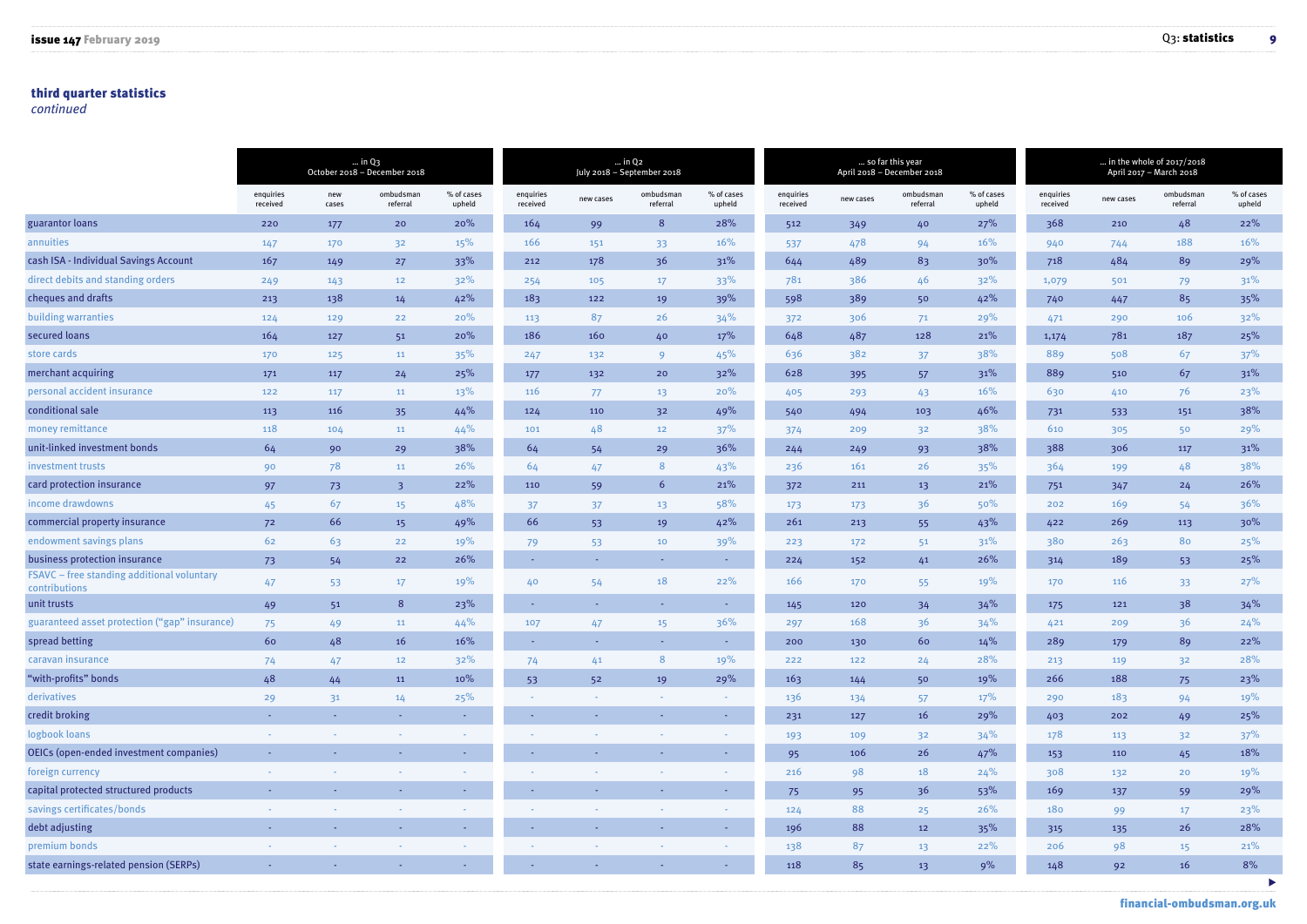#### third quarter statistics

*continued* 

|                                             | $\ldots$ in Q3<br>October 2018 - December 2018 |                 |                       |                      |                          |                 | $\ldots$ in Q <sub>2</sub><br>July 2018 - September 2018 |                      |                       |           | so far this year<br>April 2018 - December 2018 |                      | in the whole of 2017/2018<br>April 2017 - March 2018 |           |                       |                      |  |
|---------------------------------------------|------------------------------------------------|-----------------|-----------------------|----------------------|--------------------------|-----------------|----------------------------------------------------------|----------------------|-----------------------|-----------|------------------------------------------------|----------------------|------------------------------------------------------|-----------|-----------------------|----------------------|--|
|                                             | enquiries<br>received                          | new<br>cases    | ombudsman<br>referral | % of cases<br>upheld | enquiries<br>received    | new cases       | ombudsman<br>referral                                    | % of cases<br>upheld | enquiries<br>received | new cases | ombudsman<br>referral                          | % of cases<br>upheld | enquiries<br>received                                | new cases | ombudsman<br>referral | % of cases<br>upheld |  |
| debt counselling                            | <b>Security</b>                                | $\sim$          |                       | <b>Security</b>      | $\sim$                   | $\sim$          |                                                          | $\sim$               | 123                   | 68        | 16                                             | 19%                  | 205                                                  | 88        | 15 <sub>1</sub>       | 21%                  |  |
| banker's reference                          | . .                                            |                 |                       | . .                  | <b>COLOR</b>             |                 |                                                          | <b>COL</b>           | 118                   | 68        | 8                                              | 33%                  | 109                                                  | 47        |                       | 37%                  |  |
| PEP - personal equity plans                 | <b>CONTINUES</b>                               | <b>COLLEGE</b>  |                       | <b>Contract</b>      | <b>COL</b>               | <b>Security</b> | $\sim$                                                   | <b>COL</b>           | 69                    | 63        | 22                                             | 55%                  | 112                                                  | 92        | 33 <sup>°</sup>       | 23%                  |  |
| safe custody                                |                                                |                 |                       | $\sim$               | $\sim$                   |                 |                                                          |                      | 61                    | 52        | 13 <sup>13</sup>                               | 45%                  | 132                                                  | 98        | 21                    | 45%                  |  |
| pawnbroking                                 | <b>Contract</b>                                | <b>Security</b> | <b>Security</b>       | <b>Contract</b>      | <b>CONTRACT</b>          | <b>Security</b> |                                                          |                      | 97                    | 49        | 10                                             | 39%                  | 93                                                   | 55        | 12                    | 49%                  |  |
| executorships/trusteeships                  |                                                |                 |                       |                      |                          |                 |                                                          |                      |                       |           | $\sim$                                         | <b>Service</b>       | 97                                                   | 56        | 14 <sub>1</sub>       | 40%                  |  |
| interest rate hedge                         | <b>Security</b>                                | <b>CONTRACT</b> |                       | <b>Contract</b>      | $\overline{\phantom{a}}$ | <b>COL</b>      | $\sim$                                                   | . .                  | <b>CONTRACT</b>       |           | $\sim$                                         | <b>Service</b>       | 53                                                   | 40        | 41                    | 21%                  |  |
| children's savings plans                    |                                                |                 |                       | $\sim$               |                          |                 |                                                          |                      |                       |           |                                                | <b>Service</b>       | 66                                                   | 33        | 10                    | 20%                  |  |
| non-structured periodically guaranteed fund | $\sim$                                         |                 |                       | <b>Security</b>      | - -                      | <b>Contract</b> | <b>CONTRACTOR</b>                                        | $\sim$               | <b>CONTRACT</b>       |           | $\sim$                                         | <b>Contract</b>      | 31                                                   | 30        | 11                    | 24%                  |  |
|                                             |                                                |                 |                       |                      |                          |                 |                                                          |                      |                       |           |                                                |                      |                                                      |           |                       |                      |  |

| other products and services | 33,274  | 670    | 135   | 29% | 33,794                    | 675    | 177    | 32%    | 79,589                       | 708     | 133    | $32\%$ | 72,276  | 855                               |            |  |
|-----------------------------|---------|--------|-------|-----|---------------------------|--------|--------|--------|------------------------------|---------|--------|--------|---------|-----------------------------------|------------|--|
| sub total                   | 127,921 | 92,233 | 9,189 | 33% | 149,025                   | 97,671 | 10,226 | $31\%$ | 447,624                      | 296,767 | 30,957 | $33\%$ | 540,591 | 339,112                           | 39,847 35% |  |
| total                       | 161,195 | 92,903 | 9,324 |     | 33% 182,819 98,346 10,403 |        |        |        | <b>1231%</b> 527,213 297,475 |         | 31,090 |        |         | $33\%$ 612,867 339,967 40,020 34% |            |  |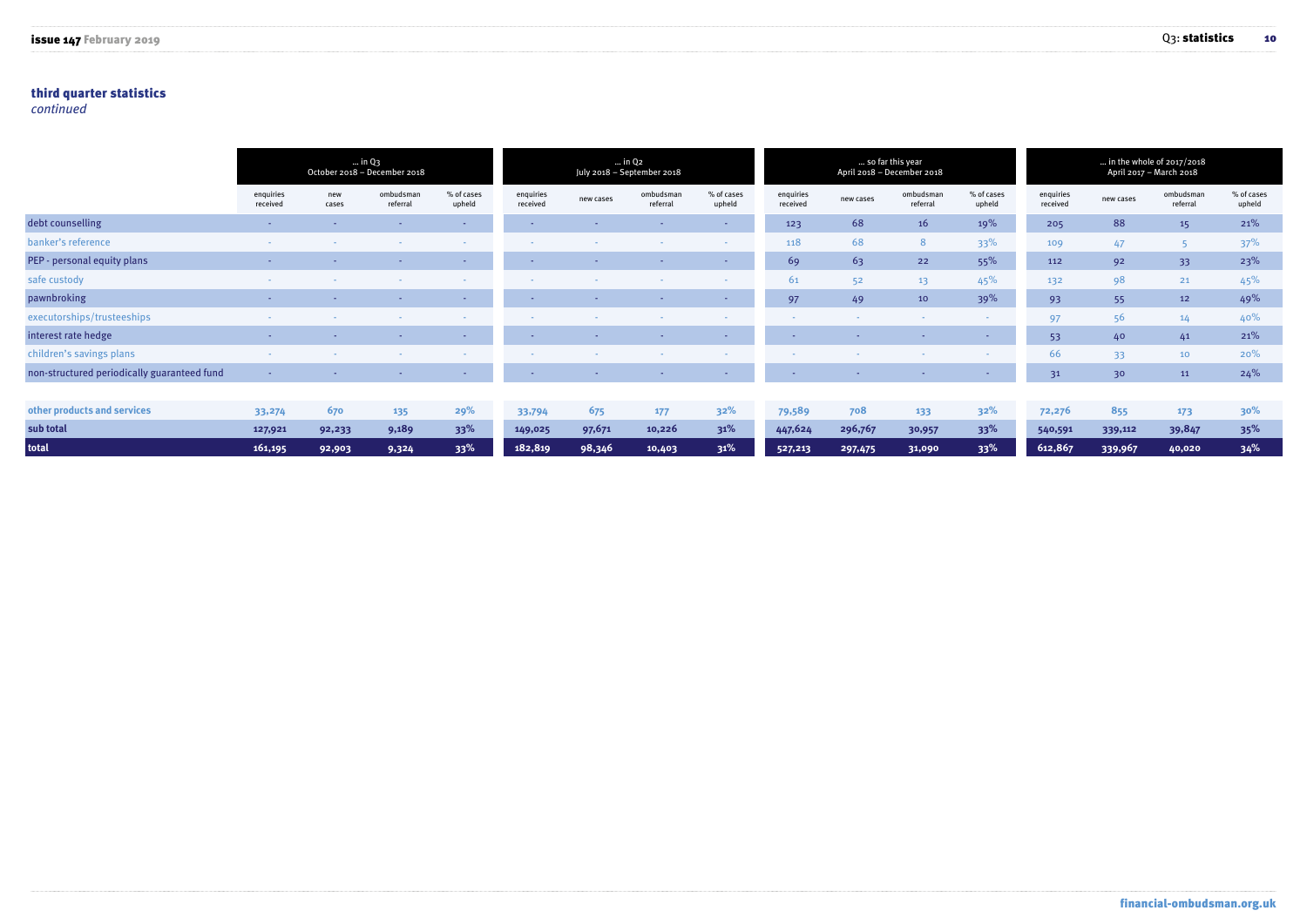## **case studies: debt collection**

Debt collection is when a creditor engages an external company to recover monies that are past due.

We can look into complaints about collection activity for credit and consumer agreements – such as mortgages, credit cards overdrafts and personal or business loans.

Although debt collectors deal with unregulated debts as well, we can't look at complaints about debts relating to household utilities, council tax, or fines.

Between January and December 2018, we dealt with around 3,300 enquiries about debt collection, and took on over 1,000 new complaints for investigation.

The people involved told us that businesses collecting debt had:

- Made excessive contact with them whether by phone, letters or both – about a debt;
- Demanded repayment of a debt that didn't belong to them at all;
- Demanded too much money, or tried to collect debt that had already been paid in full or was being managed by a debt management company;
- Added excessive fees to debts; and
- Chased them for unenforceable or statute-barred debts.

Often debt collectors will take on whole books of debt from lenders, rather than individual customers. Large amounts of information transferring between lenders and

collectors can lead to administration errors. This may be especially true with older accounts, where lenders haven't kept in touch with customers and information may be out of date.

We generally find that it's fair that the people involved repay what they owe in a manageable way – and expect lenders and collectors to be flexible in helping customers with reasonable and affordable repayments. In some cases, given the particular circumstances of the situation in hand, we might decide it's not fair or reasonable for the debt collector to continue to collect the debt.

Our case studies include examples of complaints about lenders who've taken action to recover debts themselves – where many of the same themes apply.

*"… we dealt with around 3,300 enquiries about debt collection, and took on over 1,000 new complaints for investigation"* 

ь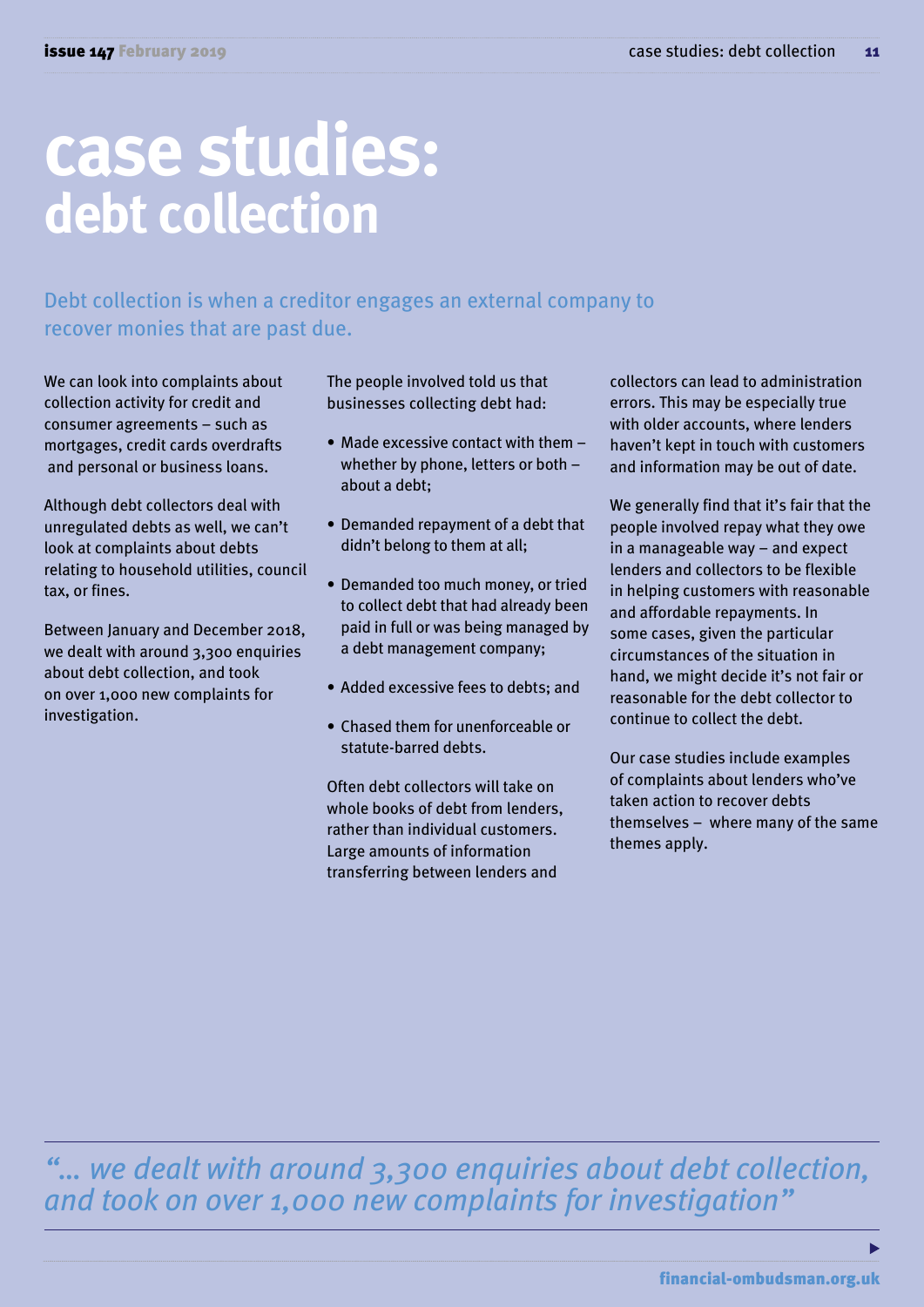#### $147/1$  "I've kept up my repayments for my loan, but I'm still being told I owe more"

Thea contacted us about her loan repayments, which were being collected through a debt collection agency.

Thea said her debt had transferred from one debt collection agency to another, and after that she'd noticed that the balance was too high. She'd complained to the new agency – but they had disagreed that they were asking for too much, and insisted that she had to pay the increased balance.

Unhappy, Thea asked us to get the balance put right.

#### putting things right

We looked at all the paperwork Thea sent us about her loan. We saw that, after Thea had had some payment problems with the original loan company, her debt had been passed to a debt collection agency. They had set her up on a monthly repayment plan, which she'd managed to keep up with. Then the debt had been bought by another business, who'd instructed debt collectors. And they'd asked Thea to pay over £1,000 more than she was saying she thought she owed.

We told the new agency to send us details of the loan debt and the repayments Thea had made. We also contacted the original collection agency to get their own transaction records, so we could get a complete picture of what had happened.

Having reviewed all these records carefully, we established that the new debt collector hadn't taken any payments into account relating to the time before the debt had been sold on. Instead, they'd started with the original loan amount. This was why they were

now asking Thea to pay over £1,000 more than they should have asked for.

We pointed out the debt collector's mistake, and discussed the impact it had had on Thea. They agreed to clear the overcharge and to bring the balance and repayments down to the correct amount. They also offered Thea £100 compensation for the trouble and upset they'd caused.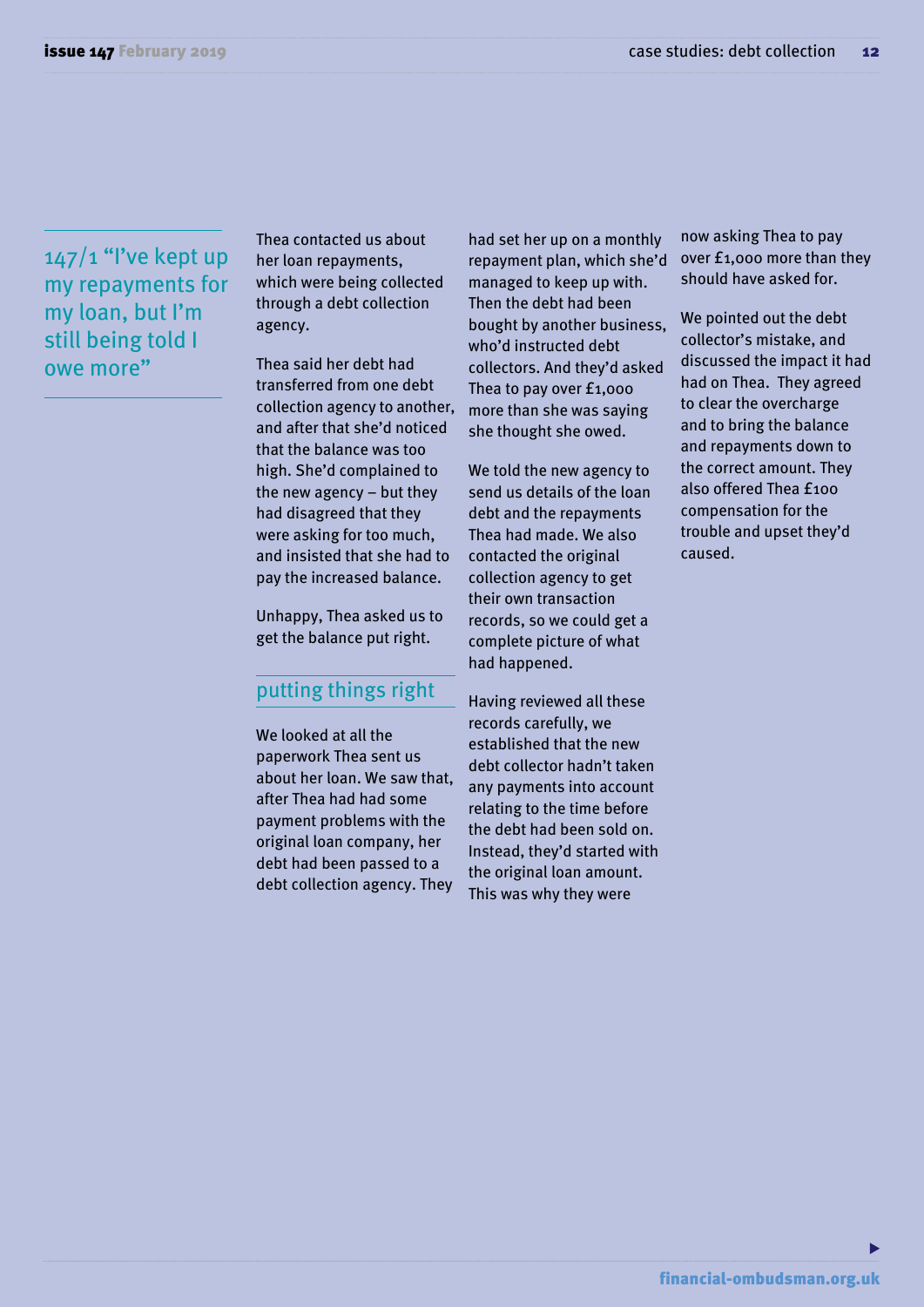147/2 "I've already repaid my loan – why should I have to pay more now?"

Ali complained to us after receiving a letter from a debt collector threatening legal action. She told us she thought she'd cleared her loan with the original lender years ago, so was surprised and concerned to hear things weren't settled.

Ali explained that the original lender had gone into liquidation, and she hadn't been able to contact them. She told us she'd had problems with the lender for a number of years too, and wanted to complain about both companies. She asked for our help to sort things out.

#### how we helped

We asked Ali what she'd done after receiving the debt collector's letter. She explained she'd contacted the agency to question the balance – and they'd asked her for evidence of the payments she had made. From the records, it seemed Ali had only been able to provide evidence for one of the payments. When the debt collector had checked with the lender's records, they hadn't found records of any payments at all – and they had insisted on full payment.

We explained to Ali that as the lender had gone into liquidation, we couldn't deal with any complaint against them. However, we called the collection agency to discuss the payments.

We pointed out there was clear evidence that Ali had made a payment to the lender using her debit card – but it wasn't clear where this payment had gone. Because Ali didn't appear to have had any other accounts with the lender, we suggested the collection agency should honour this payment.

Ali had told us she had also made further cash payments – but she didn't have any evidence of them. We explained that, because of this, we didn't agree the agency should have to reduce the balance further. However, as an apology to Ali, the agency offered a 20% reduction of the remaining balance, if Ali was happy to pay the account off in full. Ali confirmed she was in a position to do this.

*"We pointed out there was clear evidence that Ali had made a payment to the lender using her debit card"*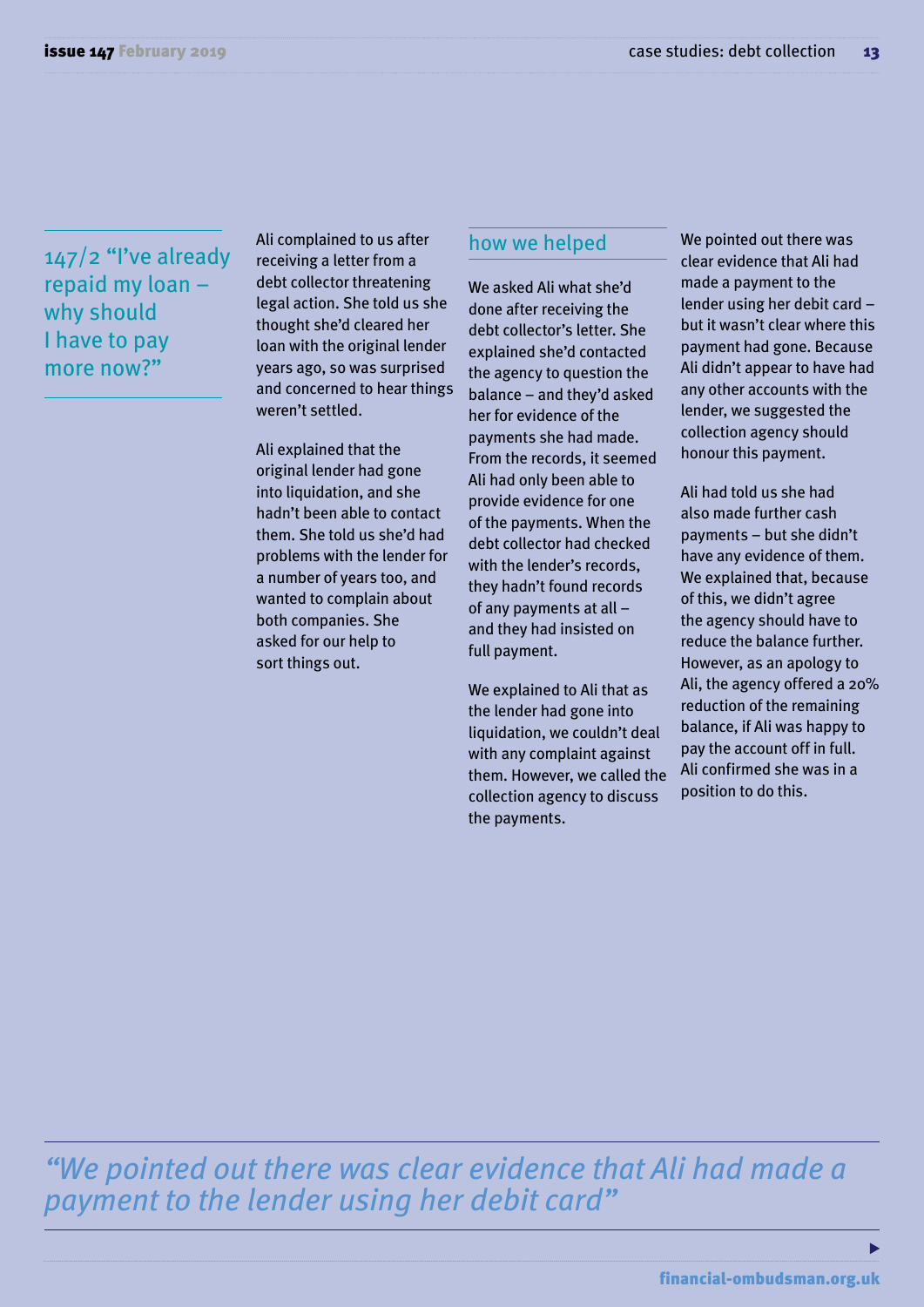#### $147/3$  "Can a bank sell my loan – even after I tell them I can't afford the repayments?"

Jermaine got in touch with us about problems he was having with a loan he'd originally taken out with his bank. He said that, having not heard anything about the loan for several years, he'd received a letter from a debt collection agency asking for more money.

Jermaine told us that after receiving the letter, he'd challenged both the bank and the collection agency, as he'd heard nothing from either company since his last payment.

But neither had agreed to write off the debt. Jermaine said he felt he'd been treated unfairly and asked us to step in.

#### putting things right

Jermaine told us he'd had to stop work due to an injury shortly after taking out the loan, and had struggled to afford his repayments. He said that the bank had initially put him on a reduced payment plan, but had sold the loan on to a third party, who then appointed a debt collection agency when he hadn't kept up with it.

Jermaine said he'd heard that because his last payment had been made six years previously, his loans should be written off and he shouldn't be pursued for the money any more.

We explained to Jermaine that the enforceability of the debt was something a court would need to decide – rather than our service. However, we spoke to his bank and the collection agency to try to unpick what was happening with his debt.

Both businesses provided records showing the transaction history of Jermaine's loan. The collection agency confirmed they were now solely responsible for the collection of the loan – which was why they had contacted Jermaine. Having reviewed his account as part of our investigation, they confirmed that, due to the age of the debt, they wouldn't be taking any further collection action– and would arrange for the debt to be written off.

We told Jermaine about the debt collection agency's decision. But he was still unhappy with his bank for selling on his debt – and he was concerned that what had happened would have affected his credit rating.

From the evidence we received, we could see that the bank had only sold the debt on after Jermaine had stopped paying what he had owed – and after they'd given him the chance to reduce his payments. It didn't seem Jermaine had communicated with the bank about the fact he was having trouble or why.

We explained to Jermaine that, given the length of time since he'd last made a payment, it was likely that any such information would have been removed from his credit file by now. Having looked into Jermaine's records, both the debt collection agency and the bank confirmed there were now no entries on Jermaine's credit file relating to the loan.

So, while we were sorry about the difficult situation Jermaine had been in since his injury, we decided the bank hadn't done anything wrong in selling on his debt – and that he hadn't been treated unfairly.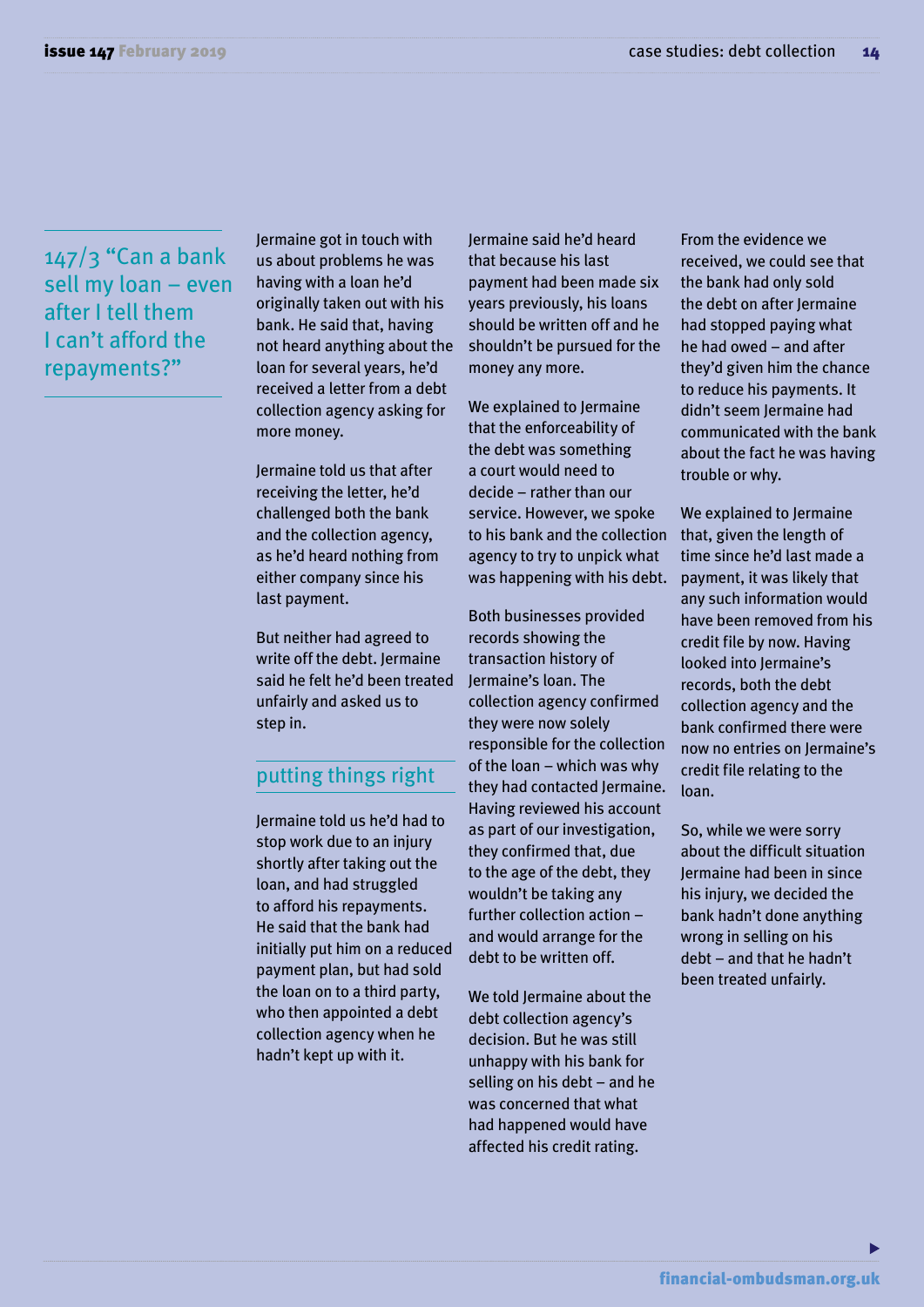#### 147/4 "We asked our bank for help with our debts but they took us to court instead."

Jo and Ethan told us they hadn't been treated fairly by their mortgage provider, a bank, after their son's illness caused them to fall behind with their mortgage payments.

They said that, although they'd told the bank their circumstances had changed, it had taken them to court over their debts. Now the court had said the bank could repossess the house – and Jo and Ethan wanted us to step in.

#### how we helped

Before we started looking into the detail of the complaint, we spoke to the bank about Jo and Ethan's situation. They agreed to put their legal action on hold while we investigated exactly what had happened.

We explained to Jo and Ethan that we couldn't review – or overturn – the court's decision to let the bank repossess their house. However, the court hadn't looked into their concerns about how they'd been treated by their bank – relating both to the mortgage payment protection insurance (MPPI) claim and also when they'd asked for help with their financial difficulties. So we were able to look into these issues.

We asked Jo and Ethan to talk us through what had happened. They told us their son had fallen ill around five years after they'd bought their house with a mortgage. They explained they'd both taken time off work to care for him – and had asked the bank for help when they'd realised they couldn't afford the repayments.

Ethan told us the bank had advised him to claim on the MPPI policy they'd bought with the mortgage. He'd tried this, but he'd been told he couldn't claim because he was self-employed. Ethan said he'd tried to continue making payments towards the mortgage when he could, but he had quickly fallen into several thousand pounds of arrears.

We asked the bank for their views on what had happened with Jo and Ethan's MPPI policy. They said they'd looked into the circumstances and decided to pay Jo and Ethan several thousand pounds in redress, as they'd concluded the policy was mis-sold.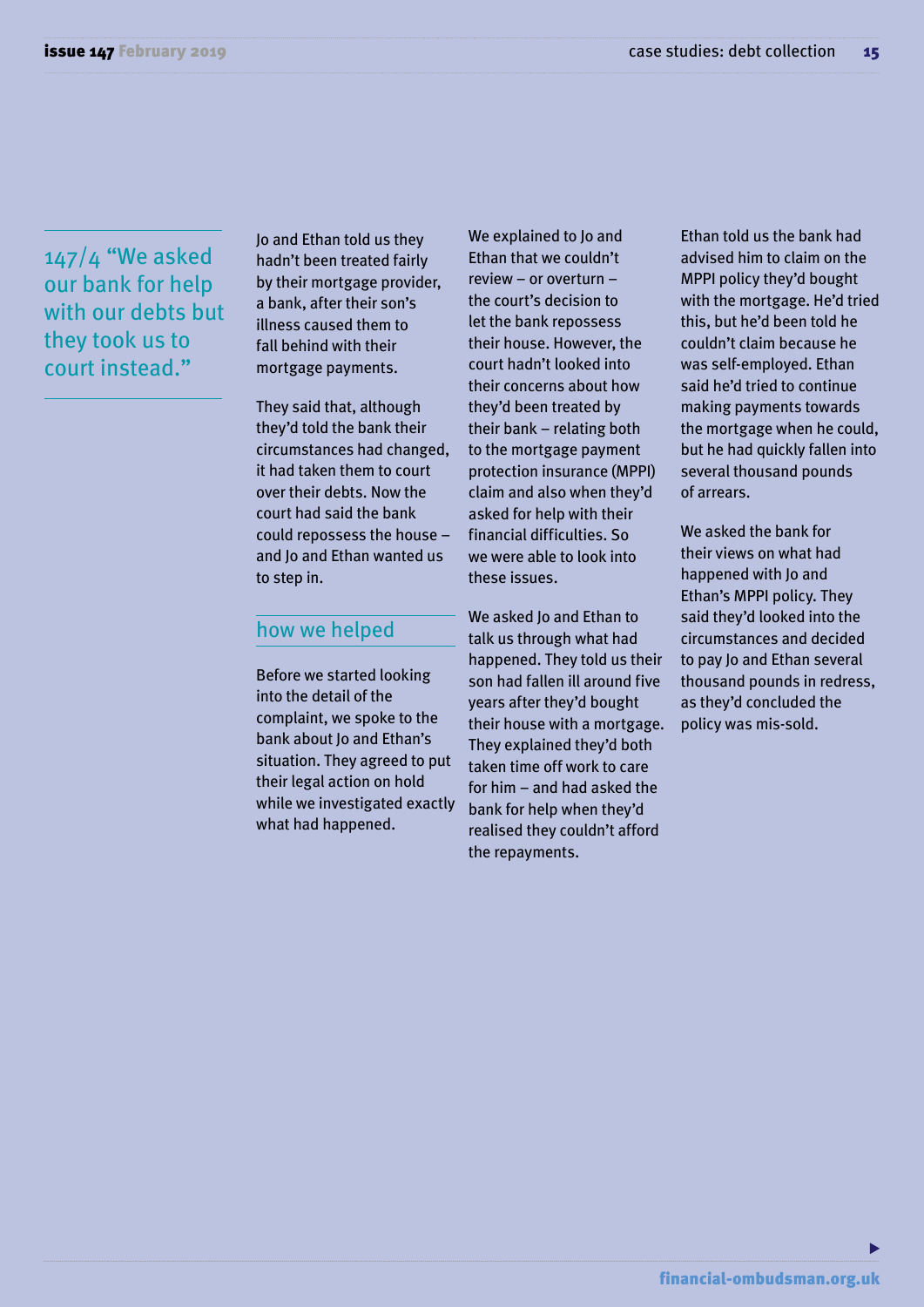We were also concerned about the standard of the bank's communication and customer service. We could see that Ethan and Jo had kept the bank informed of their circumstances, asked for help, and tried to make affordable payments where possible. They'd written to the bank, asking to meet them to sort out a new payment plan.

However, despite all this effort, the bank hadn't responded. In fact, the records showed it had taken them three years to refer Jo and Ethan to their specialist vulnerable customer team.

By that point, they had been unable to keep up with their payments and the bank had already started court proceedings.

We told the bank they'd seriously failed Jo and Ethan – overlooking their circumstances and letting the situation escalate, rather than stepping in earlier to provide help at an earlier stage.

In our view, if the bank had stepped in earlier, many of the legal issues might have been avoided. Combined with the mis-sold MPPI, the bank's poor customer service had caused substantial problems, stress and upset for Jo and Ethan, during what was already a distressing time due to their son's illness.

We recognised that financial compensation couldn't make up for everything Jo and Ethan had been through. But to recognise the impact of the bank's poor service, we told them to pay Jo and Ethan compensation from **[from our](https://www.financial-ombudsman.org.uk/publications/technical_notes/non-financial-loss-compensation.html#)  [extreme band](https://www.financial-ombudsman.org.uk/publications/technical_notes/non-financial-loss-compensation.html#)**.

*"if the bank had stepped in earlier, many of the legal issues might have been avoided"* 

ь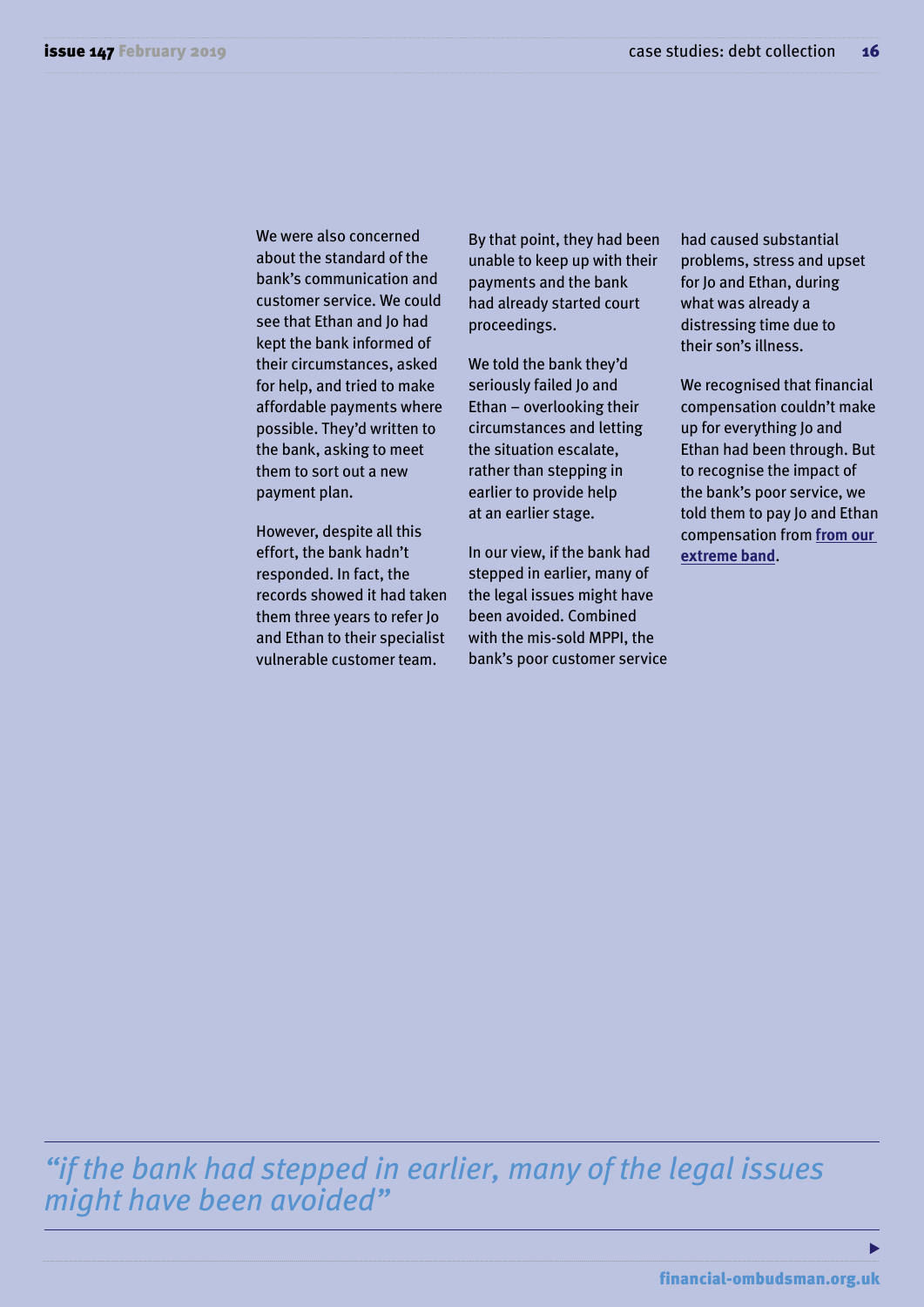147/5 "My credit card company told me I was in persistent debt – but didn't help me fix it."

Chris asked us for help when his credit card provider wrote to him and told him his account was in persistent debt. He said the provider had given him a choice of how he could clear his debt – but he felt they hadn't explained the options properly, and he'd been pressured into making a decision he wasn't sure was the right one.

Chris wanted our help in making the provider treat him fairly, and to get on top of his debt.

#### how we helped

Chris told us he'd usually made the minimum monthly payment on his credit card. From his statements, we could see his outstanding balance had been several thousand pounds for a number of years. And for the previous 18 months, he'd been paying more in interest and charges than he had actually paid toward his debt each month.

The card provider defended their position. They said they'd offered Chris a choice – in line with the **[FCA's rules for](https://www.fca.org.uk/publications/policy-statements/ps18-04-credit-card-market-study)  [persistent debt customers](https://www.fca.org.uk/publications/policy-statements/ps18-04-credit-card-market-study)**  – either to increase his monthly repayment, or to suspend

his account and repay his debt at the same rate he was currently paying. And Chris had chosen the second option.

Chris said he'd now read up on the FCA rules, and wasn't happy with what the provider had said. In his view, they should have looked further ahead – and told him what would happen if he continued to be in persistent debt for 36 months or more. He said that if he'd known the longer-term view, he might have made different choices.

We explained to Chris that he was right about the FCA rules referring to different things after 36 months, as opposed to 18. However, looking at his particular circumstances, we thought the card provider had done the right thing by focusing on what was happening currently to try to stop things deteriorating further. At the

point the provider contacted him, his debt hadn't been anywhere near the point where the 36-month rules applied. And they might not have ever been relevant if the issues with his debt could be resolved.

While we didn't uphold Chris's complaint, it was clear he was upset about what had happened – and concerned about what would happen next. We talked him through why we'd reached the decision we had about the card provider's actions – including their responsibility to ensure accurate information was recorded on his credit file. And we made sure he had the details of organisations who could give him free help with his debt from then on.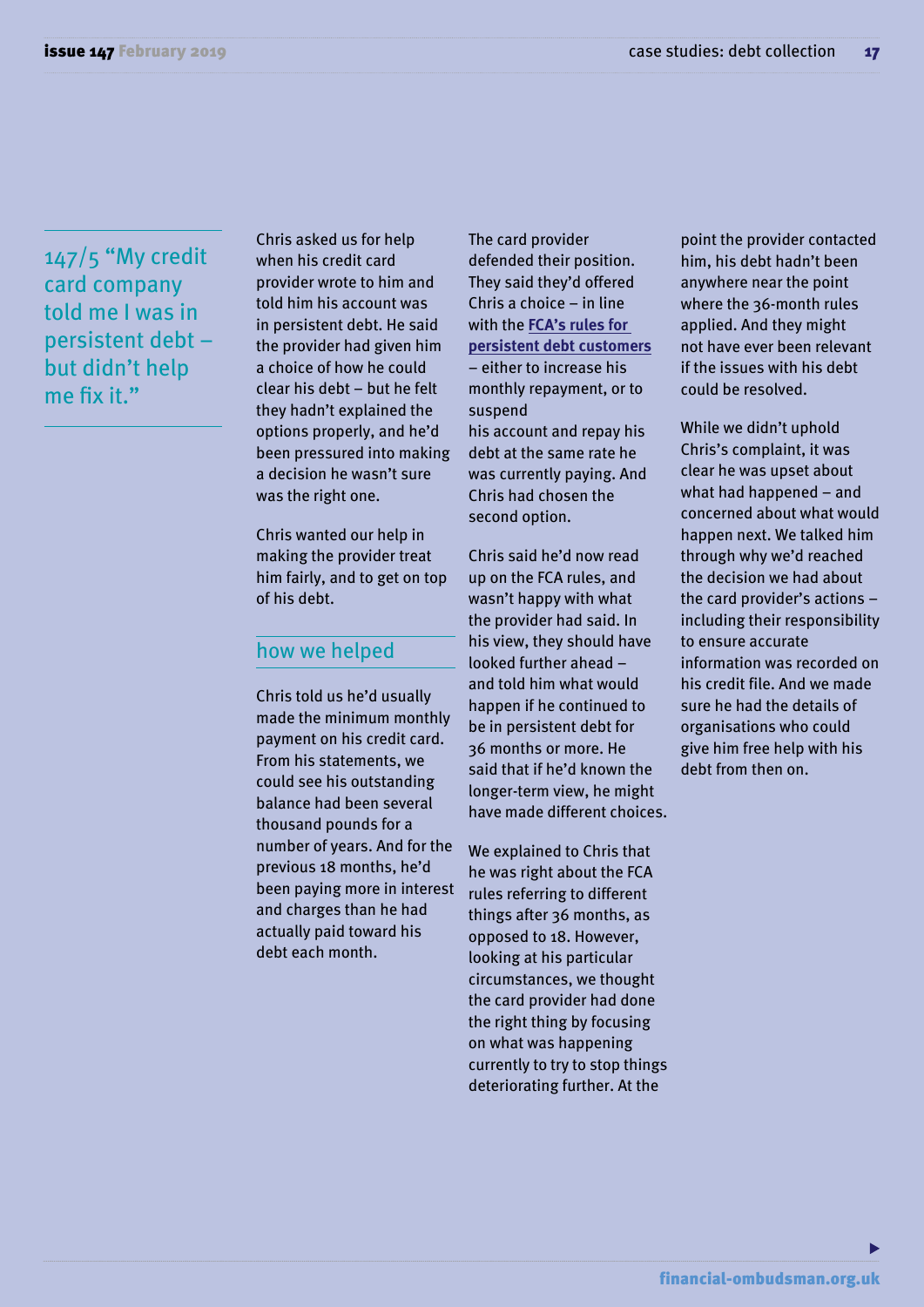#### 147/6 "I've repaid my debt – so why is my bank still chasing me?"

Lauren came to us about problems she'd been having with her bank. She said she'd contacted a free debt charity for help with her debts, and was relieved to have managed to set up payment plans with her creditors. However, she was having trouble with her bank – who she said were still contacting her about an overdraft debt that she thought she'd paid off.

Lauren said she'd complained to the bank, but they'd just told her they'd followed the normal collections procedure. Unhappy with this response – and upset at the text reminders she believed she was wrongly getting from the bank – Lauren asked us to get involved.

#### putting things right

Lauren told us she had been struggling with her finances after her dad, who she'd been caring for, had died. When we looked at the bank's records, we saw that she'd contacted them for help shortly after this – and they'd given her the details of the debt charity. The bank had also frozen Lauren's overdraft until she could clear what she owed.

Lauren told us that the debt charity had told her the bank had said she'd paid off her overdraft. However, she was still receiving text messages about it – even after her debt adviser had contacted the bank to confirm that she didn't owe anything more.

The bank said it couldn't find any call records for Lauren's account – so they didn't have any evidence about these conversations.

However, the debt charity sent us their own call recordings, in which we heard the bank saying that Lauren's debts were clear.

When the bank heard these calls, they accepted there had been administration errors 0n Lauren's account. In actual fact, there was around £100 left to pay back. But in view of their mistakes, they said they would clear the balance.

Lauren had tried to address her financial difficulties honestly and proactively – and of all of her creditors, only her bank had caused difficulties. We told the bank to pay compensation in our **[moderate band](https://www.financial-ombudsman.org.uk/publications/technical_notes/non-financial-loss-compensation.html#)** for the upset caused by its poor customer service. We also told the bank to confirm in writing that Lauren had nothing left to pay.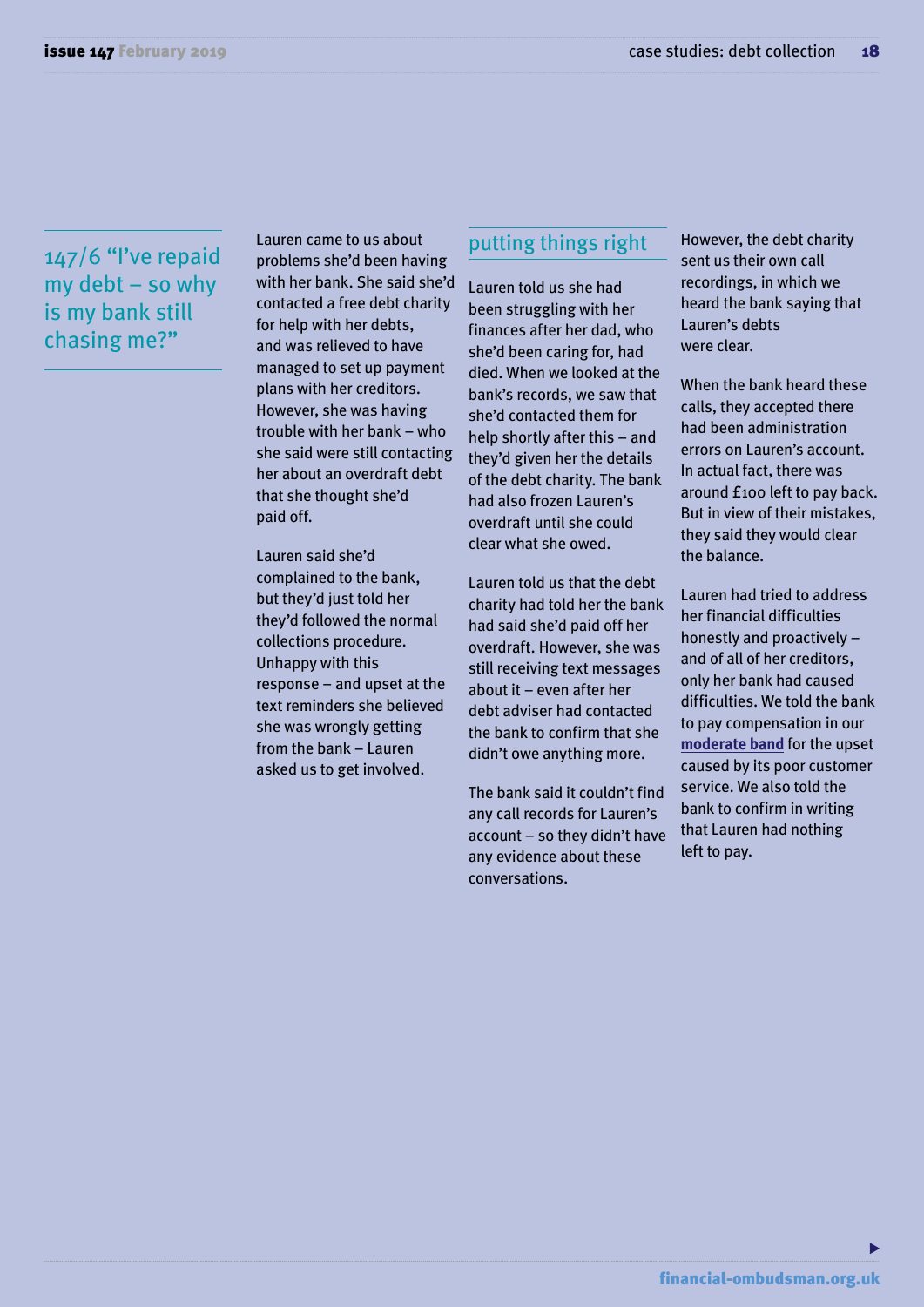147/7 "I don't agree my debt should have been passed to a debt collector – and now they're phoning me when I told them not to"

Denny told us about a dispute over a doorstep loan. He said he'd been making regular payments for several months, when the lender had decided to sell the debt to a third party debt collector – which was now contacting him by phone, when he'd told them to write.

Denny wasn't happy that his debt had been sold, as well as with the fact the debt collector was now contacting him. He thought the lender had acted illegally by giving his details to a new company. Because of all this, he was refusing to speak to the debt collector – and thought he should get compensation for the treatment he'd received.

#### putting things right

We asked Denny for copies of his loan paperwork. The credit agreement clearly said – in line with what's normal for this type of agreement – that the lender could share Denny's information for debt collecting purposes, and to sell or transfer Denny's account.

So we didn't think they'd acted unfairly in selling his debt.

Denny told us that he'd blocked the debt collector's number from his phone, because he'd told them they should only contact him by letter. He said he'd written to the debt agency to explain his concerns, and had asked them to pass his account back to the doorstep lender.

We asked the debt collection agency for their call records. They provided these, pointing out they'd only contacted Denny once a day, at most. He hadn't answered any of the calls – and they didn't think they'd acted unreasonably in keeping on trying.

We pointed out that Denny had specifically asked to be contacted by letter only – and whether he was answering calls wasn't relevant, as they shouldn't have phoned him at all. As the calls had continued after Denny had made his request, the agency had breached the FCA's debt collection guidelines.

We explained to Denny that the debt would remain with the agency. However, we agreed they'd acted unfairly  $-$  and told them to pay compensation in our **[moderate band](https://www.financial-ombudsman.org.uk/publications/technical_notes/non-financial-loss-compensation.html#)** for the upset they'd caused by the unwanted calls. We encouraged Denny to work constructively with the agency to clear his remaining balance.

*"… we didn't think they'd acted unfairly in selling his debt"*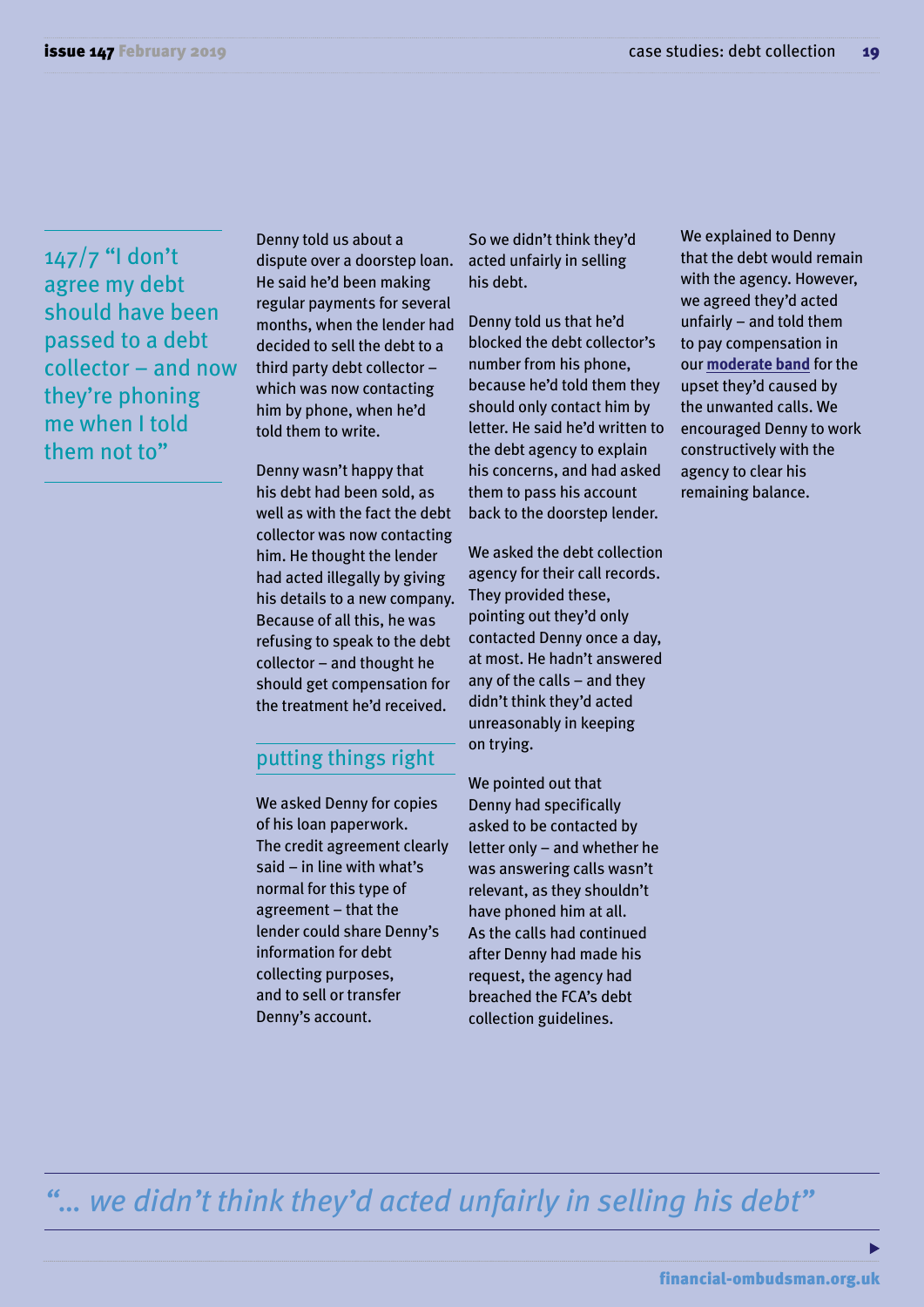147/8 "I was put on a repayment plan, and now it's affecting my chances of getting a mortgage."

Aaron asked us to resolve a dispute he was having with his credit card company.

He said he'd asked the company for help with his debts and they'd put him on a reduced payment plan for 12 months. A couple of years later, he'd been turned down for a mortgage – and he believed this was down to the notes the credit card company had put on his credit file.

Aaron said if he'd known about the impact that the repayment plan would have on his credit history, he wouldn't have agreed to it in the first place. So he wanted us to make the card company amend his credit file.

#### how we helped

We asked the credit card company for their records about Aaron's account. From these, we could see he'd been in regular contact with the company before his repayment plan had started – to discuss his financial circumstances and how he was struggling to pay what he owed.

The file notes also showed that, on more than one occasion, the card company had explained to Aaron that his agreement to a repayment plan had prevented them from having to issue a default notice against him. The company had also explained they would still be recording any late or reduced payments – and that they had a responsibility to report the status of his account to credit reference agencies.

Aaron said he'd gone back to the card company a few months later when his financial position had improved – to ask if he could now make overpayments on his account. The card company had said he could, but that his repayment plan would end early.

We considered everything that had happened. In our view, if the credit card company hadn't offered to reduce Aaron's repayments, it was likely he'd have incurred a default.

We explained to Aaron that this would have had a more severe impact on his credit file than the recording of his repayment plan.

Based on what we'd seen, we concluded that the credit card company had clearly communicated Aaron's options – and had taken the action they should have as soon as they knew about his circumstances, including freezing interest and charges on his account.

We were sorry about the trouble Aaron was having with his mortgage, but the credit card company wasn't at fault. So we didn't uphold his complaint.

*"In our view, if the credit card company hadn't offered to reduce Aaron's repayments, it was likely he'd have incurred a default"*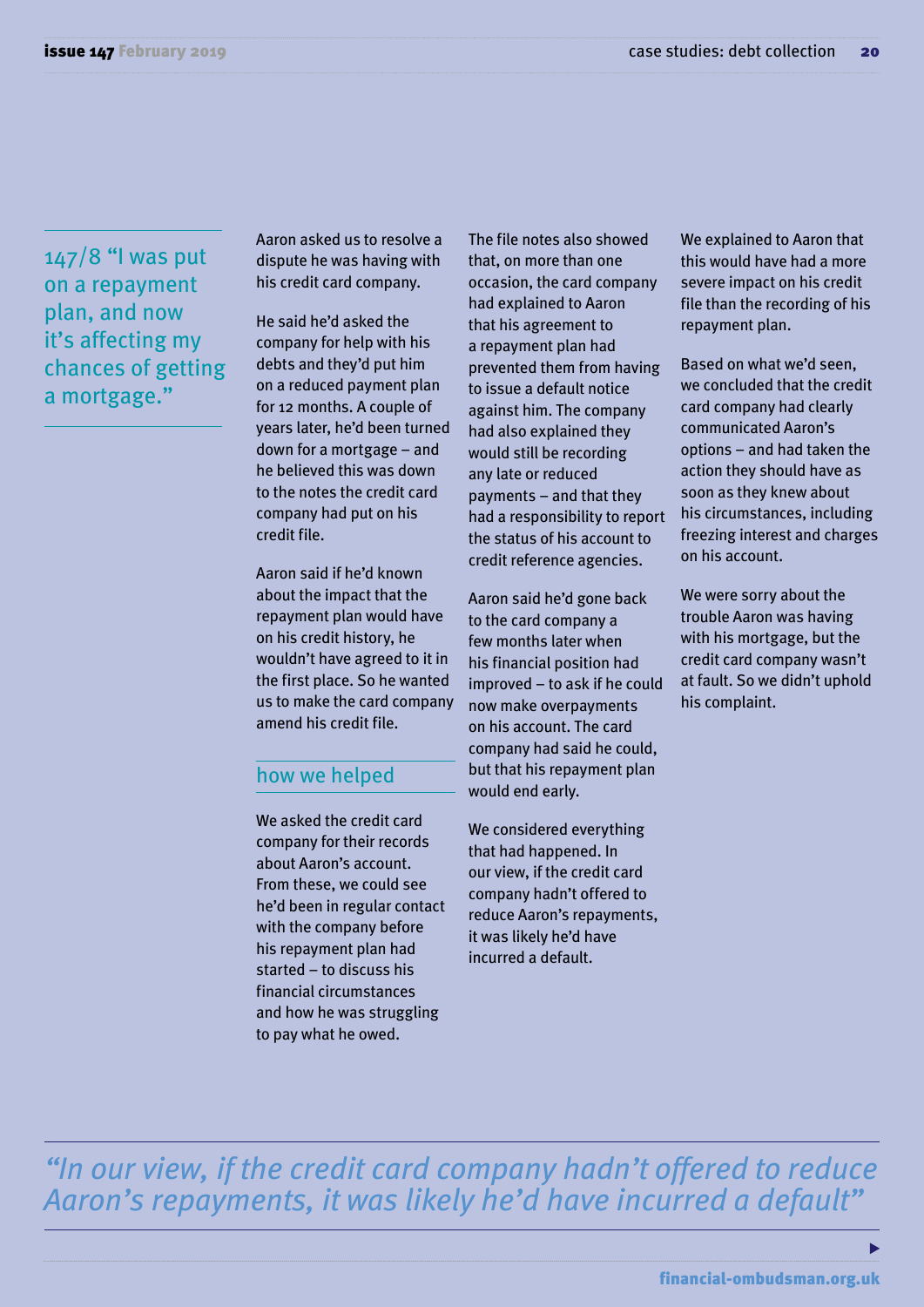147/9 "We asked for some time to sort out my friend's loan and overdraft debt – but the bank won't stop chasing him for the money"

Saira contacted us on behalf of her friend Toby, who wanted to complain about his bank.

She said Toby had been struggling with his finances for several months, and had ended up in a hospital, receiving treatment for severe depression and anxiety. Saira told us that Toby had phoned his bank about the overdraft and loan he had with them, including asking for some time to sort out his finances.

However, Toby had continued to receive calls, texts and letters threatening him with court action if he didn't pay his debts. In Saira's view, this had made Toby's mental health worse – to the point he'd told her he was having suicidal thoughts. She asked us to step in and make the bank treat him fairly.

#### how we helped

We contacted the bank's vulnerable customer team to discuss Toby's situation  $-$  including the approach to collections that Saira had concerns about.

The bank confirmed they'd put a payment break on Toby's account after he'd called them. But they said they hadn't known the full picture of Toby's situation until we got involved. So they didn't think they'd done anything wrong in continuing to contact him.

Looking at the bank's records, we could see Toby had mentioned the impact that being contacted so frequently about his debt was having on his mental health. He'd specifically asked for a break from the communications to help him recover. And he'd told the bank he was working with a free debt charity, who'd be in touch with them once the payment break was over.

The bank had offered Toby a payment break, as well as telling him they'd frozen the interest and charges on his account. However, there was no evidence they'd done anything to respond to his concerns about their communication with him – or to support him in any other way with the problems he'd shared with them.

We told the bank that, from what we'd seen and heard, it seemed Toby was focused on resolving his debts – and had done the right thing in asking his bank for help. However, the bank had let him down. And their failings had caused significant additional problems for Toby, when he was already having trouble.

We told the bank to pay compensation from our **[substantial range](https://www.financial-ombudsman.org.uk/publications/technical_notes/non-financial-loss-compensation.html#)**. The bank also apologised to Toby and said they would write off his debt in full.

*"… we could see Toby had mentioned the impact that being contacted so frequently about his debt was having …"*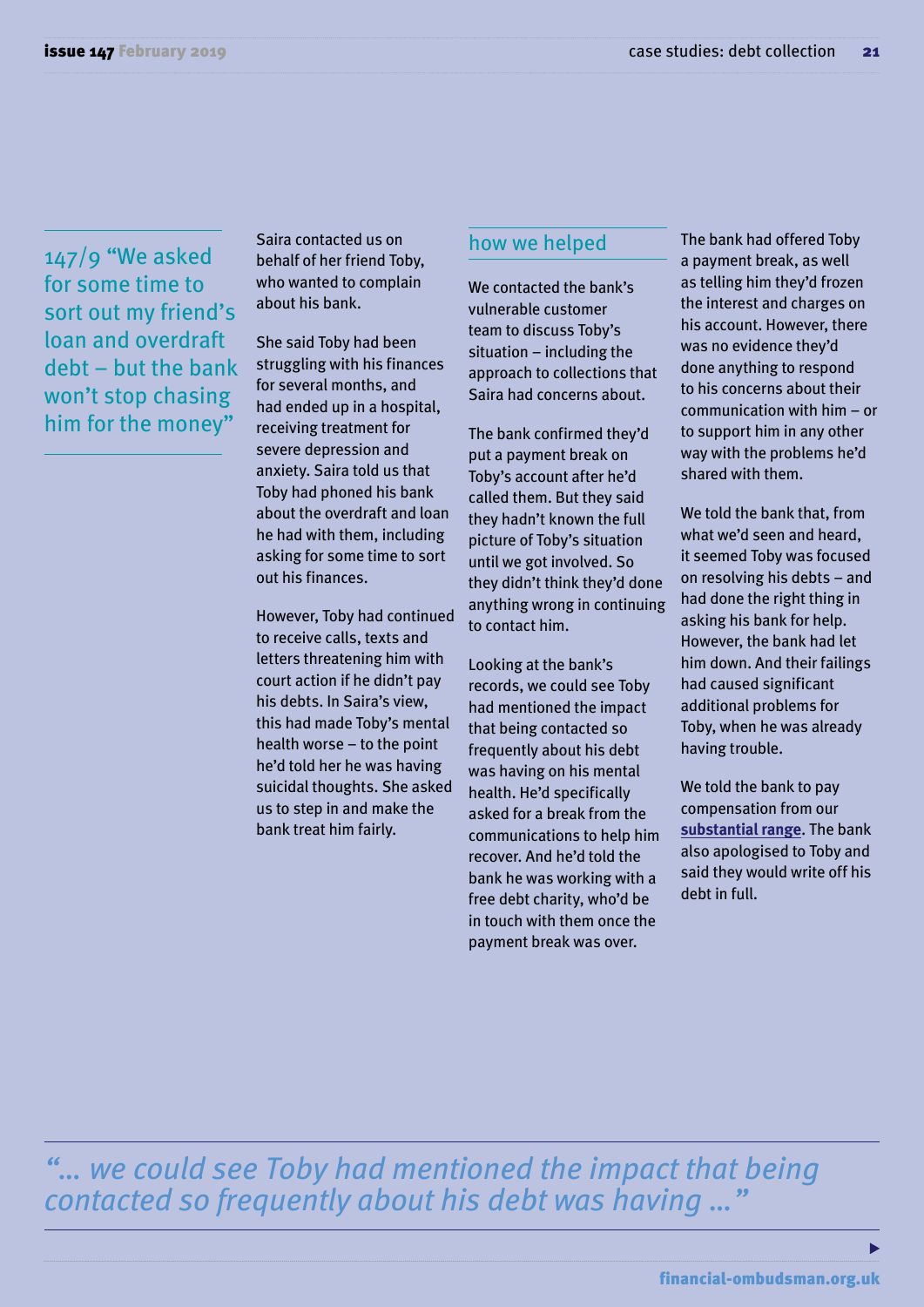$147/10$  "l'm receiving debt collection letters – but the debt doesn't belong to me"

Wei complained to us that a debt collection company had been chasing him for money relating to a bank overdraft.

Wei told us he'd previously had an account with the bank in question – but he'd closed it several years ago. He said he was sure the debt wasn't his, and was upset the bank seemed to have shared his personal details with debt collectors without permission.

Wei said he'd asked the bank to remove the debt from his name and stop the debt collectors contacting him. He'd also asked for compensation for the trouble they'd caused.

However, the bank was insisting the debt belonged to Wei – and now he wanted us to step in.

#### how we helped

We asked the bank for all its records relating to Wei's account. From these, we could see that Wei had complained to the bank about the same debt before. And he'd brought a complaint to the ombudsman at that time.

During Wei's previous complaint, he'd mentioned a different debt collection agency than the one he was saying was involved now. Back then, his bank account had still been open – and Wei hadn't disputed that the debt belonged to him. And to resolve the complaint, the bank had agreed to allow Wei to pay off his overdraft debt in small monthly payments.

We asked the bank what had happened to the debt since then. The bank confirmed that Wei had failed to keep up his reduced payments – and the debt had been passed to one third party debt collector, and then another. The bank showed us copies of the letters they'd sent to Wei's address – and in our view, these clearly explained what was happening, both during the time Wei's bank account was open and during each of his complaints.

Given everything we'd seen, we concluded the debt belonged to Wei. We explained to him that the bank hadn't done anything wrong, and encouraged him to work with the debt collectors to repay what he owed.

*"… we could see that Wei had complained to the bank about the same debt before …"*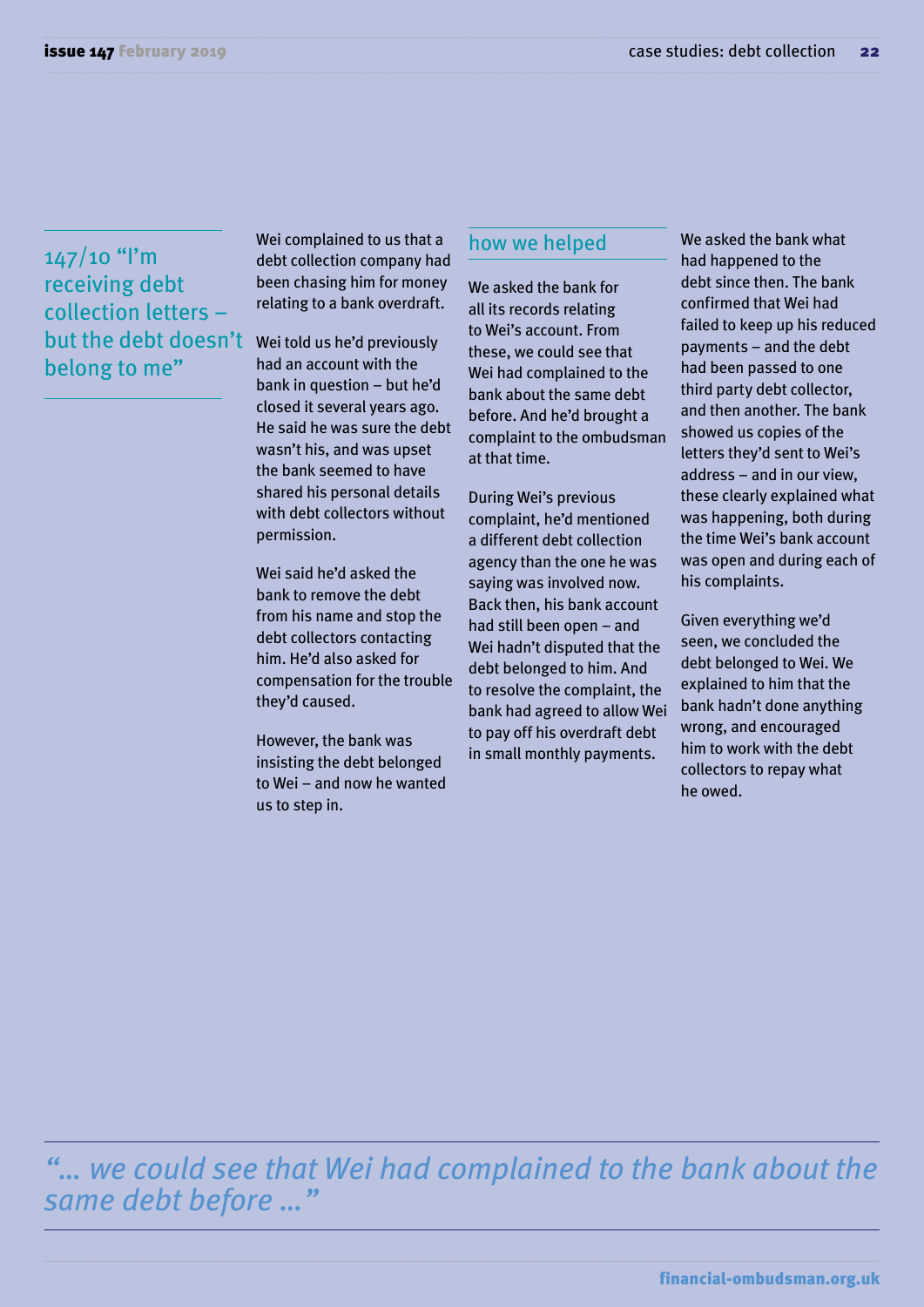

## **complaints about claims management companies**

On 1 April 2019, our service will take on responsibility for resolving complaints about claims management companies (CMCs) – as the regulation of these complaints transfers to the Financial Conduct Authority (FCA). In this extended q&a, we answer some questions about what's changing.

#### **why are things changing?**

The **[independent review of the claims](https://www.gov.uk/government/publications/claims-management-regulation-review-final-report)  [management regulation](https://www.gov.uk/government/publications/claims-management-regulation-review-final-report)**, published in 2016, made recommendations about improving the way the sector is regulated. Parliament accepted these recommendations, and made a number of changes to CMC regulation through the Financial Claims and Guidance Act 2018.

As part of these changes, from 1 April 2019, regulation of CMCs and their activities will be carried out by the FCA – transferring from the Claims Management Regulator, which is part of the Ministry of Justice. So we'll take on responsibility for complaints about CMCs. Currently, people who feel they've been treated unfairly by a CMC can take their complaint to the Legal Ombudsman.

#### **so will you just be able to look at complaints involving financial services – like mis-sold payment protection insurance (PPI) claims?**

Just like the Legal Ombudsman, we'll be able to look at complaints about CMCs working in a range of sectors. So we'll be able to help with complaints about CMCs dealing in financial services, personal and criminal injury, housing disrepair, specified benefit and employment.

But we're expecting that most of our work will involve CMC activity in financial services – reflecting the Legal Ombudsman's experience. In 2017/2018, financial services made up 86% of the Legal Ombudsman's work, of which the largest proportion involved PPI.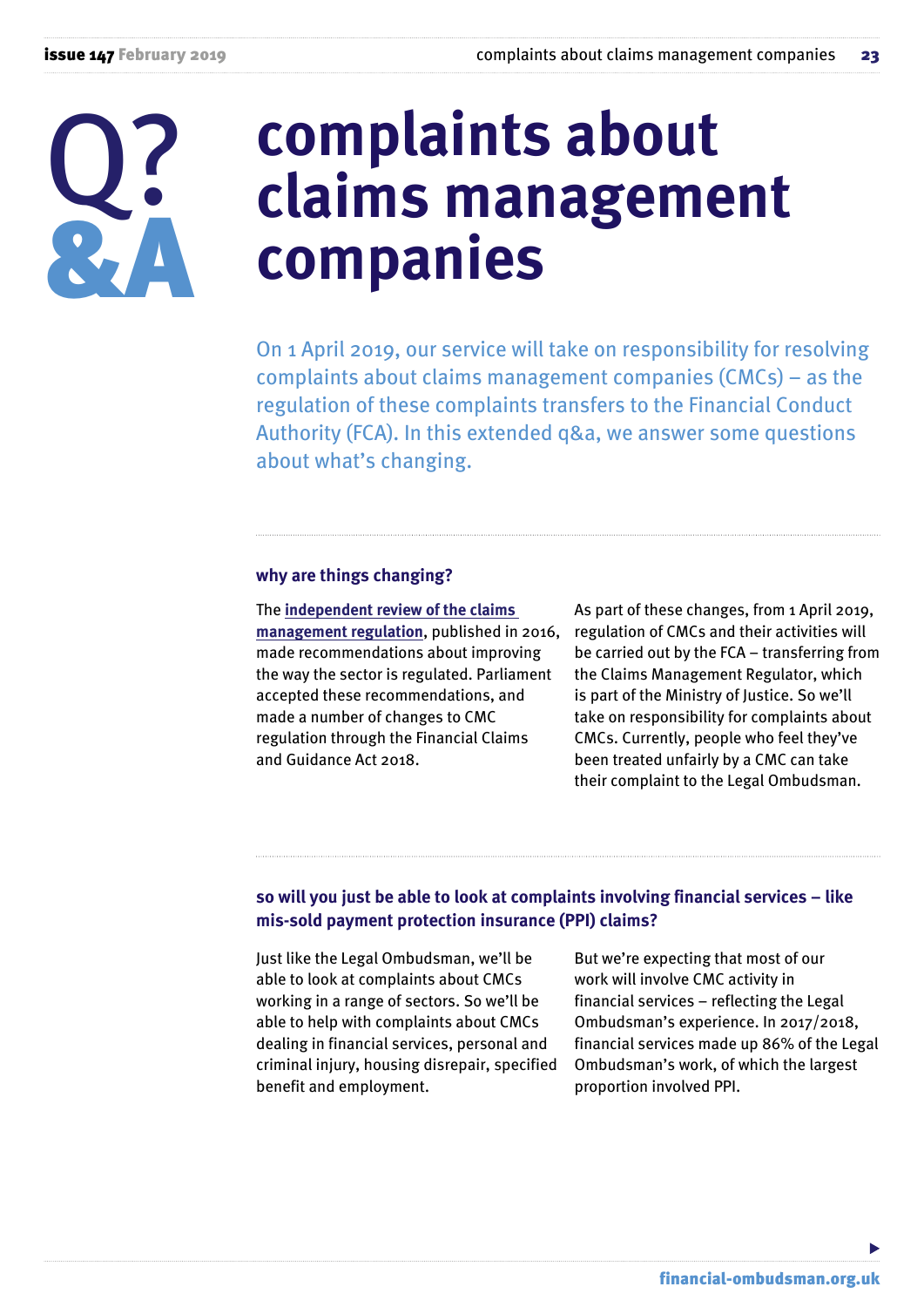

#### **what will happen to complaints that the Legal Ombudsman hasn't resolved by 1 April?**

Complaints already with the Legal Ombudsman on 1 April 2019 will transfer to us. We'll also be able to take on complaints about events that happened before 1 April, but weren't raised with the Legal Ombudsman before that date - as long as the person bringing the complaint would have been able to do so under the Legal Ombudsman scheme rules.

For complaints already with the Legal Ombudsman, we'll consider what's happened in line with the Legal Ombudsman scheme rules, which are on its website.

If a complaint is about events that happened on or after 1 April, it can be brought directly to us. We'll handle the complaint in line with our rules, which are published as part of the FCA's Handbook – in the section **[Dispute Resolution:](https://www.handbook.fca.org.uk/handbook/DISP/1/3.html) [complaints](https://www.handbook.fca.org.uk/handbook/DISP/1/3.html)**.

We won't be able to deal with complaints that have already been concluded by the Legal Ombudsman.

#### **will your remit be the same as the Legal Ombudsman's?**

We'll be able to deal with complaints against CMCs about events that happened on or after 1 April 2019, if the client or the CMC is in England, Scotland or Wales. This widens the current scope of ombudsman schemes in the CMC sector. We might also be able to help with other complaints if the CMC has joined our voluntary jurisdiction.

And where we uphold a complaint, there will be a higher maximum financial limit for our awards than the Legal Ombudsman's.

It's been proposed that from 1 April 2019 our limit will be increasing, with the details to be finalised before the start of the new financial year.

In addition, in some circumstances, it's possible we'd consider a complaint that the Legal Ombudsman might have dismissed. That's because the Legal Ombudsman has broader discretion to dismiss complaints without further investigation.